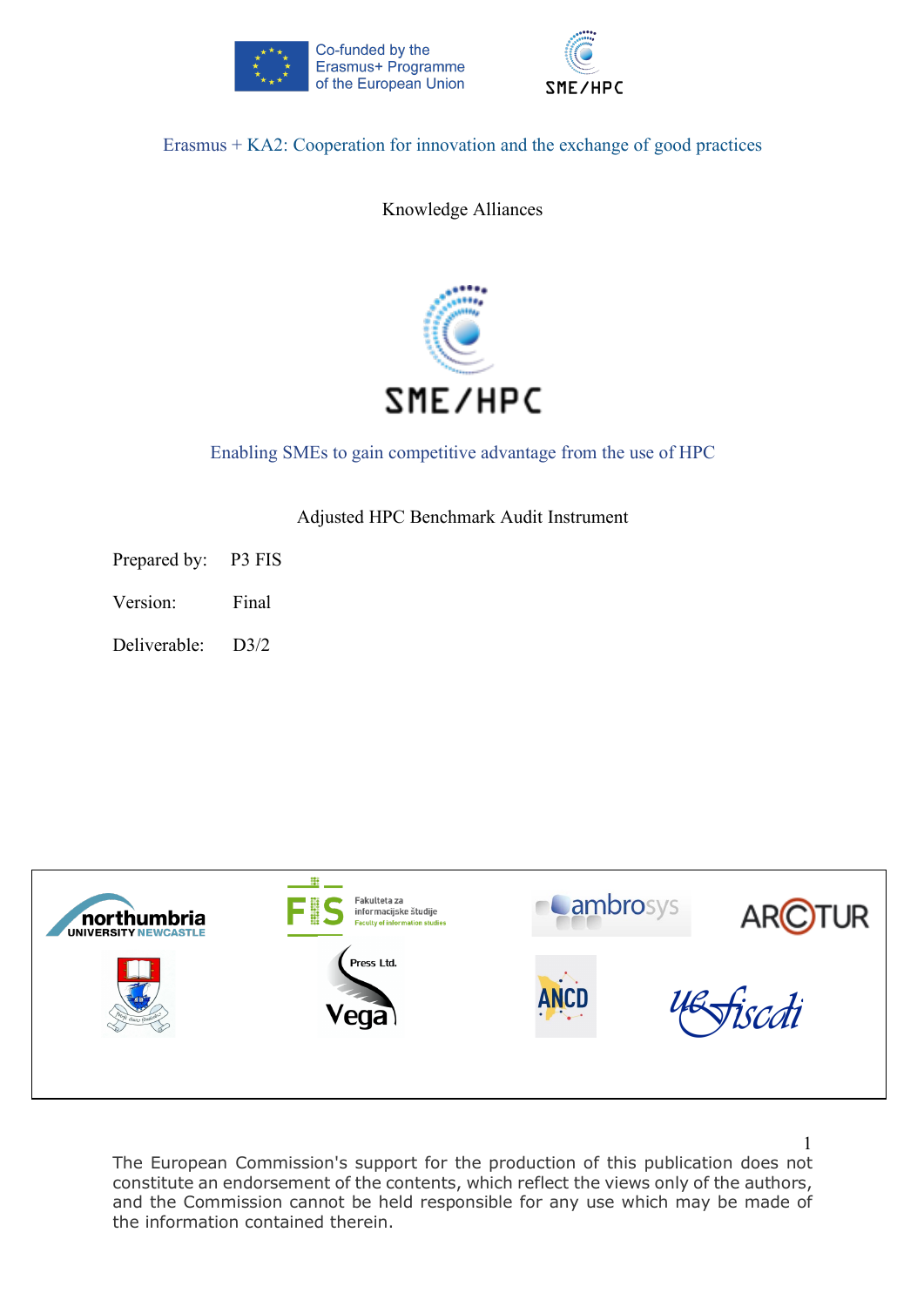



Document reference

| Project<br><b>Acronym</b>                 | <b>SME/HPC</b>                          |                                                 |              |                      |            |  |  |  |  |
|-------------------------------------------|-----------------------------------------|-------------------------------------------------|--------------|----------------------|------------|--|--|--|--|
| Project<br><b>Number</b>                  | 588372-EPP-1-2017-1-IE-EPPKA2-KA        |                                                 |              |                      |            |  |  |  |  |
| <b>Project URL</b>                        |                                         | <u>www.smehpc.eu</u>                            |              |                      |            |  |  |  |  |
| <b>EU</b> Project<br><b>Officer</b>       |                                         | Silvia.DE-BENEDETTI@ec.europa.eu                |              |                      |            |  |  |  |  |
|                                           | <b>Name</b>                             | Prof. Bill O'Gorman                             |              | <b>Affiliation</b>   | <b>WIT</b> |  |  |  |  |
| Project<br>Coordinator                    | Email                                   | wogorman $\omega$<br>wit.ie                     | <b>Phone</b> | $+353.8724295$<br>37 |            |  |  |  |  |
| <b>Document</b><br><b>Name</b>            | Adjusted HPC Benchmark Audit Instrument |                                                 |              |                      |            |  |  |  |  |
| <b>Deliverable</b><br><b>Number</b>       |                                         | D3/2                                            |              |                      |            |  |  |  |  |
| <b>Type</b>                               |                                         | <b>Distribution Level</b><br>Public<br>Document |              |                      |            |  |  |  |  |
| Responsible<br><b>Author(s)</b>           | P3: Faculty of Information Studies      |                                                 |              |                      |            |  |  |  |  |
| Contractual<br>Date of<br><b>Delivery</b> | Month 7                                 |                                                 |              |                      |            |  |  |  |  |
| <b>Status</b>                             |                                         |                                                 | Final        |                      |            |  |  |  |  |
| Quality<br>assurance<br>readers           |                                         |                                                 |              |                      |            |  |  |  |  |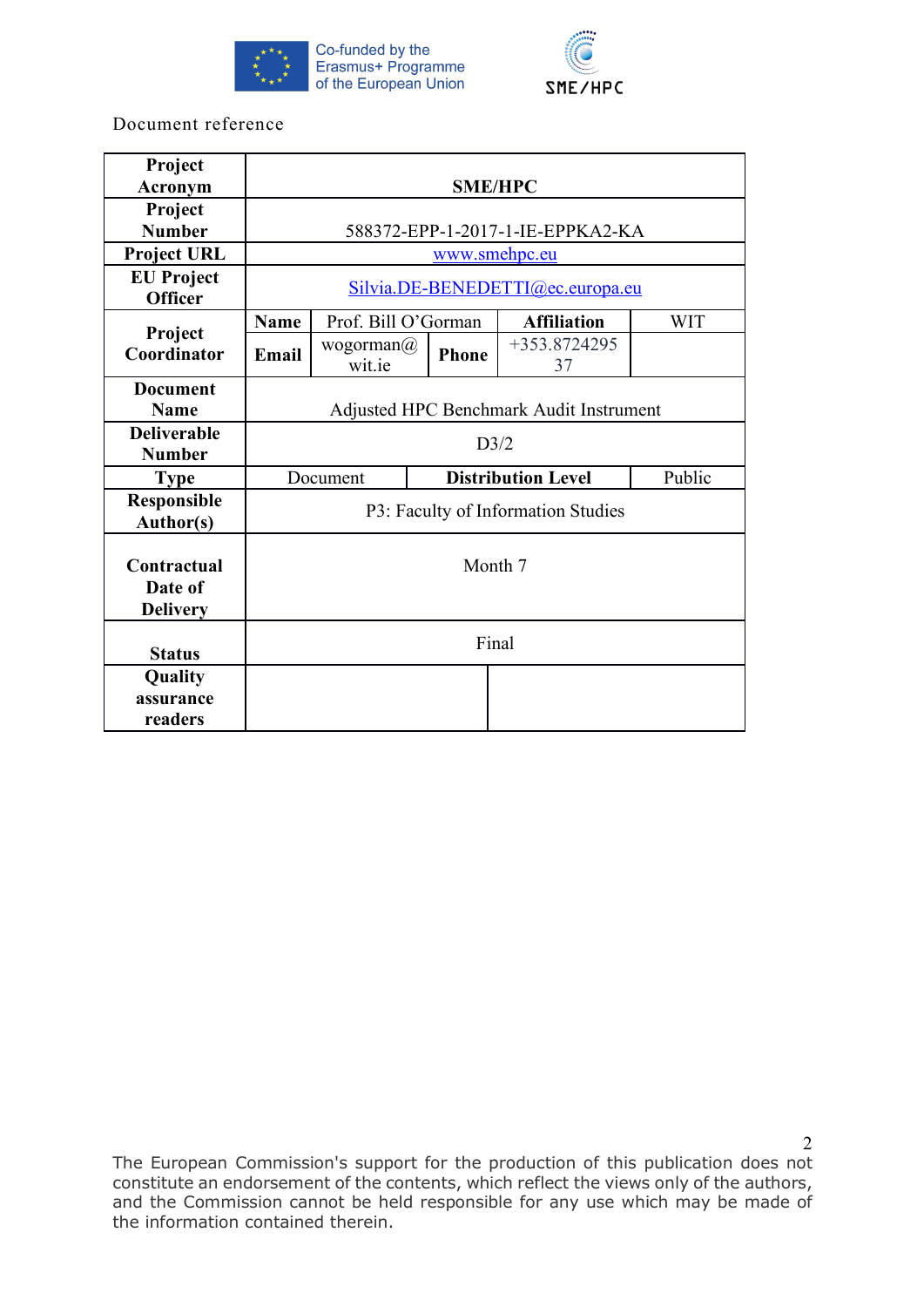



Change history

| <b>Version</b> | <b>Date</b>    | <b>Status</b> | <b>Author (Unit)</b>   | <b>Description</b>         |
|----------------|----------------|---------------|------------------------|----------------------------|
| 0.1            | $6th$ June     | Working       | Faculty of Information | Draft Adjusted             |
|                | 2018           |               | <b>Studies</b>         | Regional                   |
|                |                |               |                        | Benchmark                  |
|                |                |               |                        | Audit                      |
|                |                |               |                        | Instrument                 |
| 0.2            | 21<br>November | Draft         | <b>FIS</b>             | Draft Adjusted<br>Regional |
|                | 2018           |               | Ambrosys               | <b>Benchmark</b><br>Audit  |
|                |                |               | <b>UEFISCDI</b>        | Instrument                 |
|                |                |               | <b>WIT</b>             |                            |
| 0.3            | 30             | Draft         | <b>FIS</b>             | Draft Adjusted             |
|                | November       |               | Arctur                 | Regional                   |
|                | 2018           |               |                        | <b>Benchmark</b>           |
|                |                |               |                        | Audit                      |
|                |                |               |                        | Instrument                 |
| $\mathbf{1}$   | 13             | Final         | <b>FIS</b>             | Adjusted                   |
|                | December       |               |                        | Regional                   |
|                | 2018           |               |                        | Benchmark                  |
|                |                |               |                        | Audit                      |
|                |                |               |                        | Instrument                 |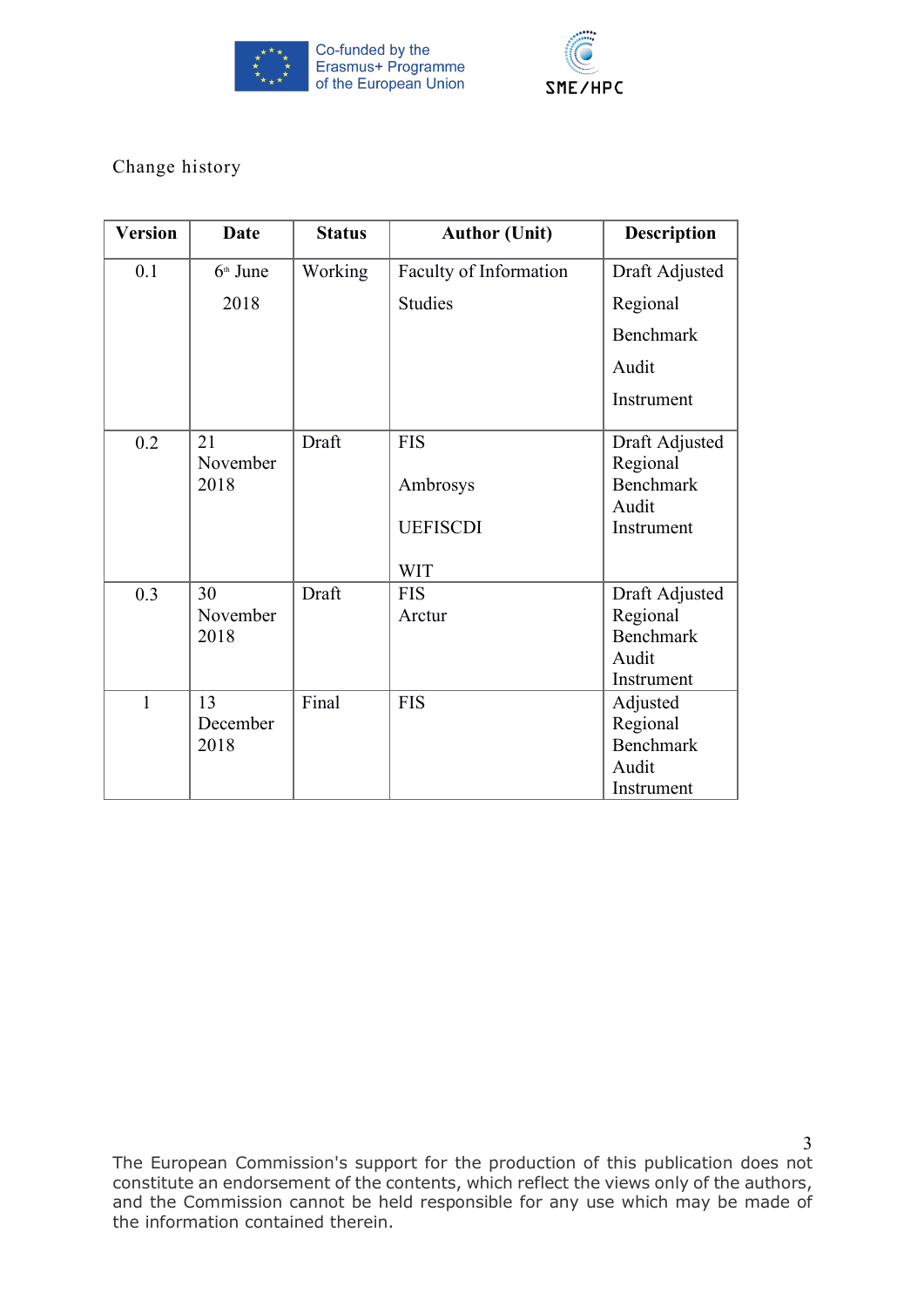



# Table of Contents

# 1. Introduction

The Adjusted HPC Benchmark Audit Instrument is the tool, which is used for the regional HPC benchmark reports for collecting data on HPC awareness, usage and infrastructural development in the pilot regions of Ireland, Romania and Slovenia. This generic tool has the aim to assess the level of awareness and usage of HPC in the business sector and to provide feedback in order to reflect the requirements and particularities of the HPC landscape in the pilot regions. The aim of the audit instrument is to collect data from a representative number of enterprises (small, medium, large, indigenous, foreign owned) about the level of knowledge, understanding and use of HPC skills and processes. This tool has been adjusted taking the input from stakeholders located in pilot regions into account in cooperation with all consortium partners.

This document is structured in the following way: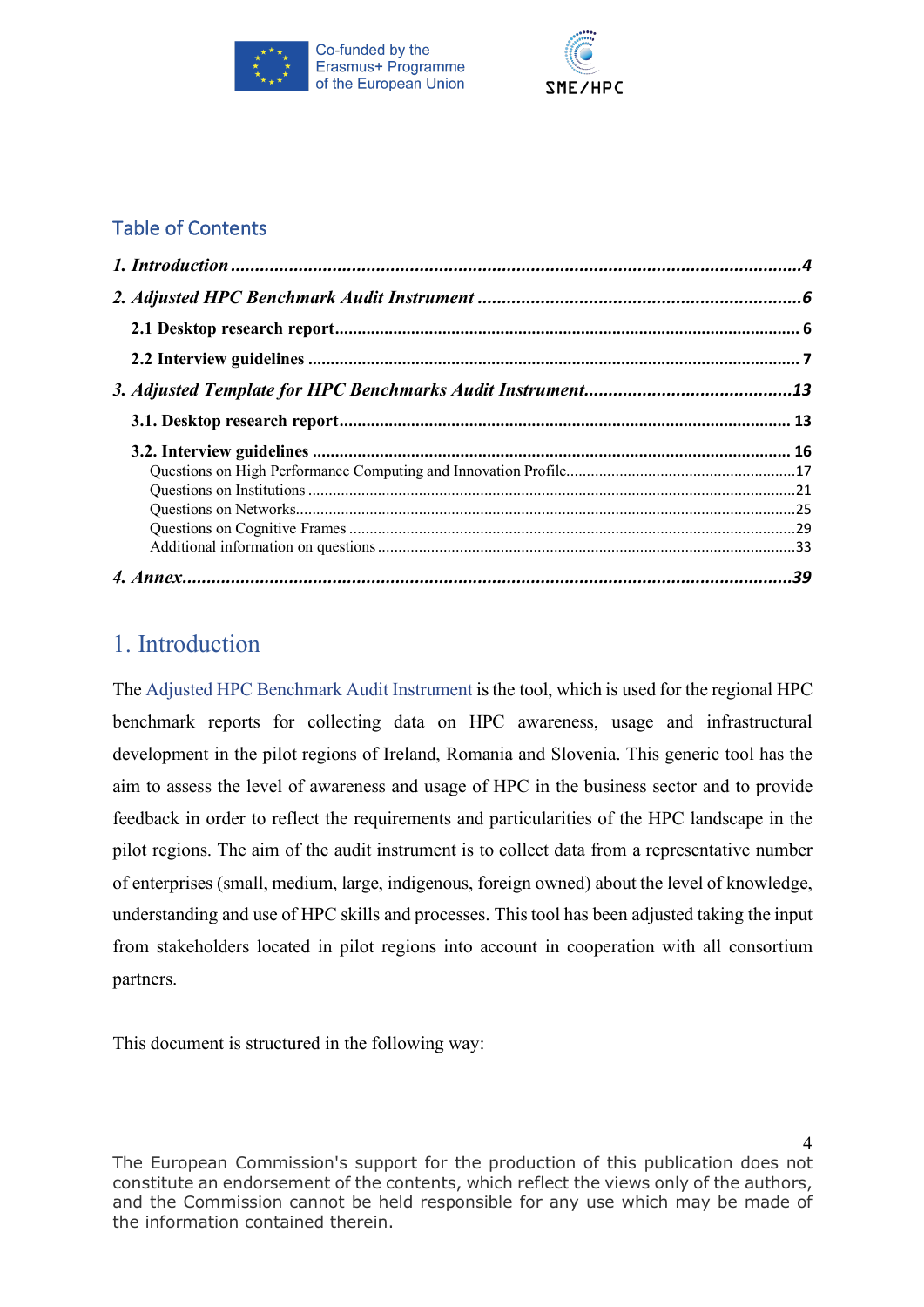



- The Adjusted HPC Benchmark Audit Instrument, both Desktop research and Interview guidelines, represent the changes made to the Regional HPC Benchmark Audit Instrument (D 3/1) based on the stakeholders' feedback.
- The Adjusted Template for HPC Benchmark Audit Instrument, both Desktop research and Interview guidelines, represent the tool that will be used for D 3/3.

Considering the feedback received feedback for different stakeholder regarding the Regional HPC Benchmark Audit Instrument (D 3/1), Adjusted HPC Benchmark Audit Instrument has several improvements. As a result, in the following chapter there are presented the changes,

which were made. The questions/ statements that are underlined have been changed in line with the received feedback. Additionally, if the question/ statement is underlined and has a strikethrough (e.g. strikethrough) it means it was omitted for Adjusted HPC Benchmark Audit Instrument.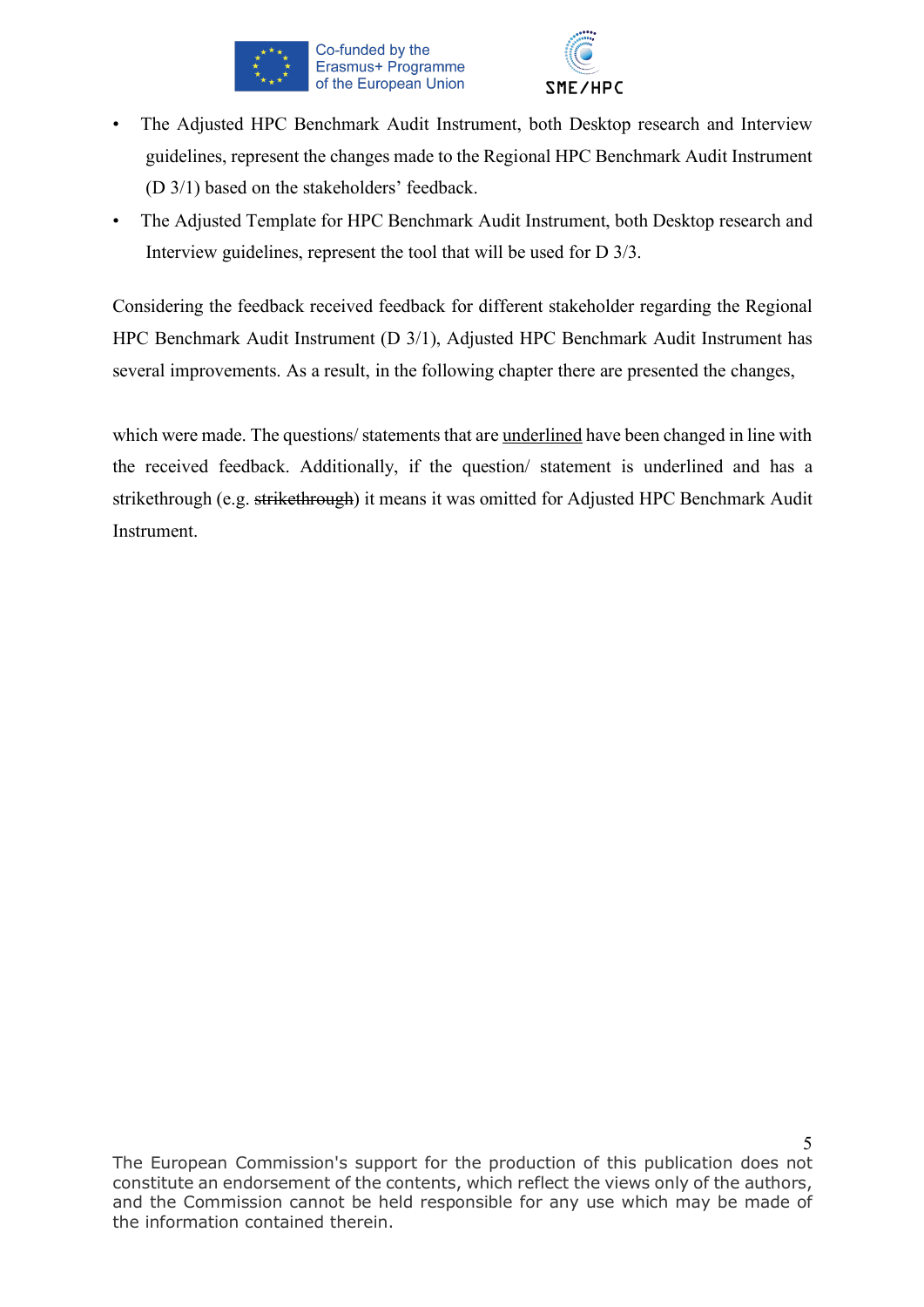



# 2. Adjusted HPC Benchmark Audit Instrument

# 2.1 Desktop research report

REGION: COMPLETION DATE:

General appraisal of usage and applicability of HPC in your country (explain which institutions deal with HPC, which is the leading institution in the area of HPC in your region (summary is expected to be in total of 300 words of length).

Assessment of the Business sector in the pilot region, including market orientation and needs, thematic focus, available infrastructure. Identify the relevant business sectors for HPC development. (approximately 1000 words)

Availability of HPC hard infrastructure and soft competencies in the pilot region, including experience, thematic focus, available infrastructure etc. Identify the relevant institutions. (approximately 1000 words)

Main applications for which HPC is used in the business sector in your country/region (approximately 1000 words):

- good practices
- level of technological development
- other relevant aspects

Applications of HPC in the industry for R&D (approximately 1000 words)

- good practices
- level of technological development
- other relevant aspects

HPC cooperation between academia and industry in your region (approximately 1000 words):

- assess the current situation
- good practices
- applications of HPC
- other relevant aspects

Other pilot region-specific aspects relevant for HPC development (approximately 500 words)

References & data sources

6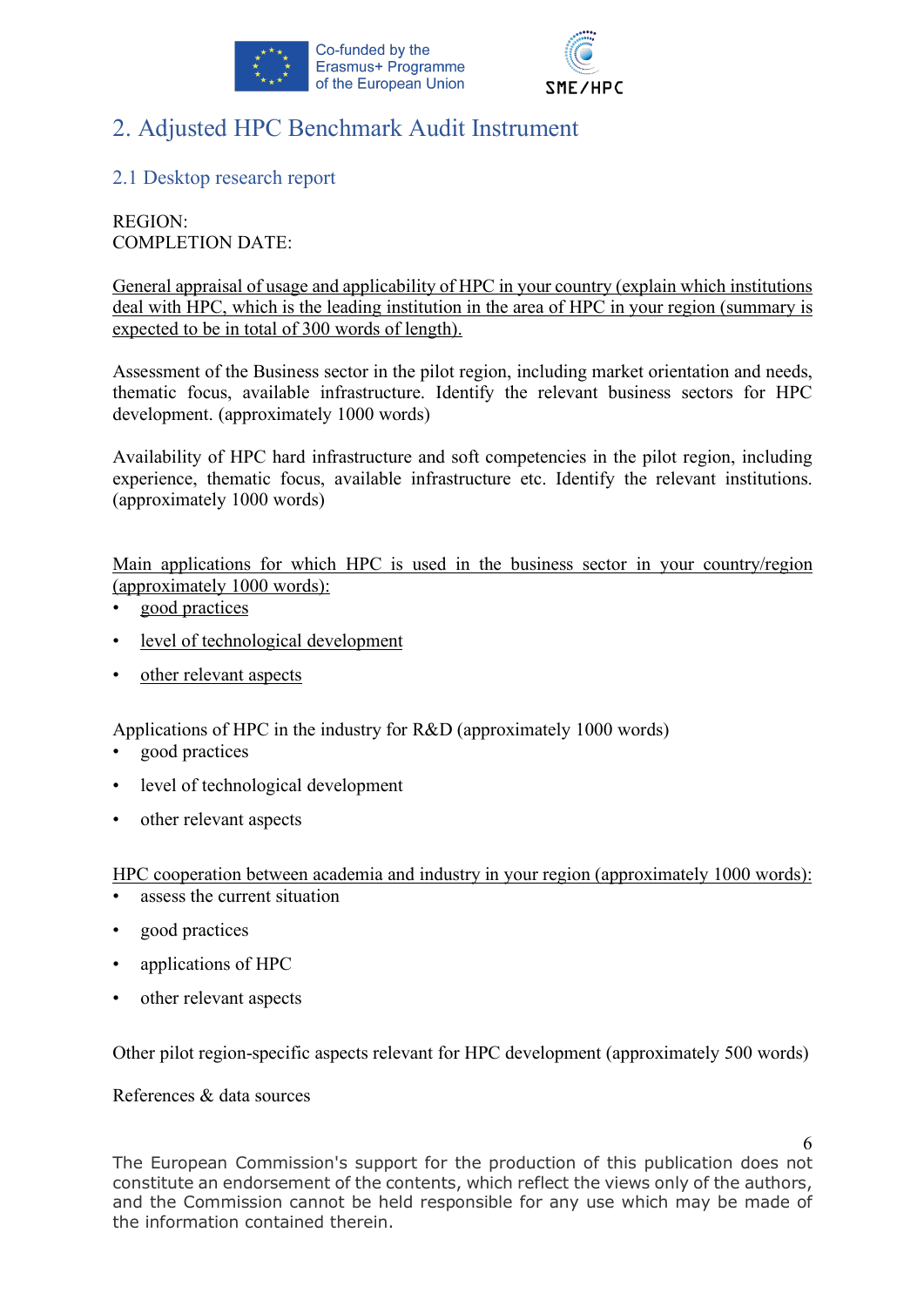



# 2.2 Interview guidelines

Introductory questions

- 1. Which are the institutions/organizations responsible for high performance computing (HPC) in the pilot region?
- 2. What is the general situation regarding the presence and use of HPC in academia and in the business environment in the pilot region?
- 3. How developed is the application of HPC in different spheres?
- 4. Who are the main organizations/sectors that make use of HPC? How many people are involved in these organizations that deal with HPC?
- 5. What are the main areas where you see the possibility of applying HPC?

Questions on High Performance Computing and Innovation Profile

# Question 1

Please assess the level of application of HPC in the business sector in your region.

What is the capacity of HPC in your region, and what is its percentage of usage? What are the main applications for which HPC is used in your region?

### Additional questions

- 1. Are HPC processes part of the business R&D?
- 2. In your region, to what extent do companies have the capacity to access HPC?
- 3. Are the stakeholders able to identify needs and opportunities for innovation and entrepreneurship?
- 4. Is there a coherent, structured information management system/process that covers collecting, processing, disseminating and monitoring needs concerning HPC relevant information such as funding opportunities, potential partners, available know-how, technologies, etc.?
- 5. What is the situation concerning planning the development of new areas in the field of HPC: 'soft' plans (procedures have to be started or are on-going) as well as 'hard' plans (procedures that are successfully finished)?

# Question 2

What are the strengths and weaknesses concerning collecting, processing and disseminating High Performance Computing information (such as applicability, funding opportunities, potential partners, available know-how, technologies, etc.) in the region?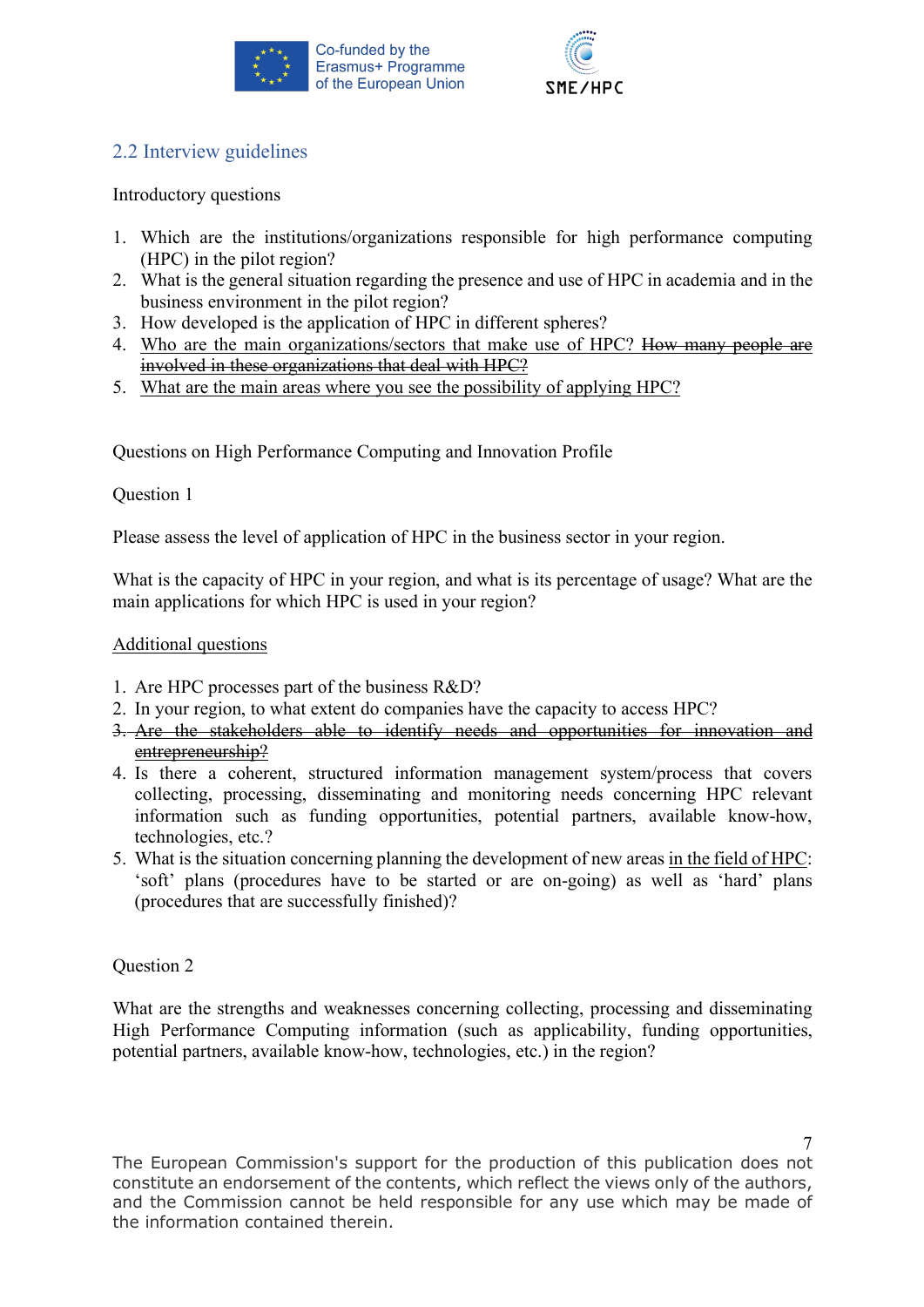



# Additional questions

- 1. What information is available on know-how, national/ EU subsidies, technology, market information, etc.?
- 2. Do the relevant persons, groups, organizations and networks have access to the right information?
- 3. Is this access part of a structured (organized) approach?
- 4. Are the right stakeholders involved in processing information on HPC (based on need: representatives of authorities, enterprises, universities, education, etc.)?
- 5. How can this process be improved?

# Question 3

What are the strengths and weaknesses concerning applications of HPC in different enterprises?

# Additional questions

- 1. Are there individual enterprises with a high dependency on Research Technology Development (RTD)?
- 2. Are there specific (potential) RTD high-performers of sectors or clusters?
- 3. Are there any specific / dominant types of innovation?
- 4. What have been the innovation trends over the last decade?

### Question 4

Is the existing HPC application in the region oriented towards in-company R&D?

#### Additional questions

- 1. Is the usage of HPC oriented toward national level the others' needs outside of the region?
- 2. Is it in accordance with the main objectives of the development strategies and plans?

Questions on Institutions

#### Question 5

What are the strengths and weaknesses concerning the role of the public authorities and/or intermediary organizations (e.g. technology transfer offices) for HPC?

#### Additional questions

- 1. Have the authorities identified (potential) strong sectors, clusters and enterprises?
- 2. Is the support offered coherent, complete and consistent?
- 3. Does the support address the specific needs of new entrepreneurs effectively?

8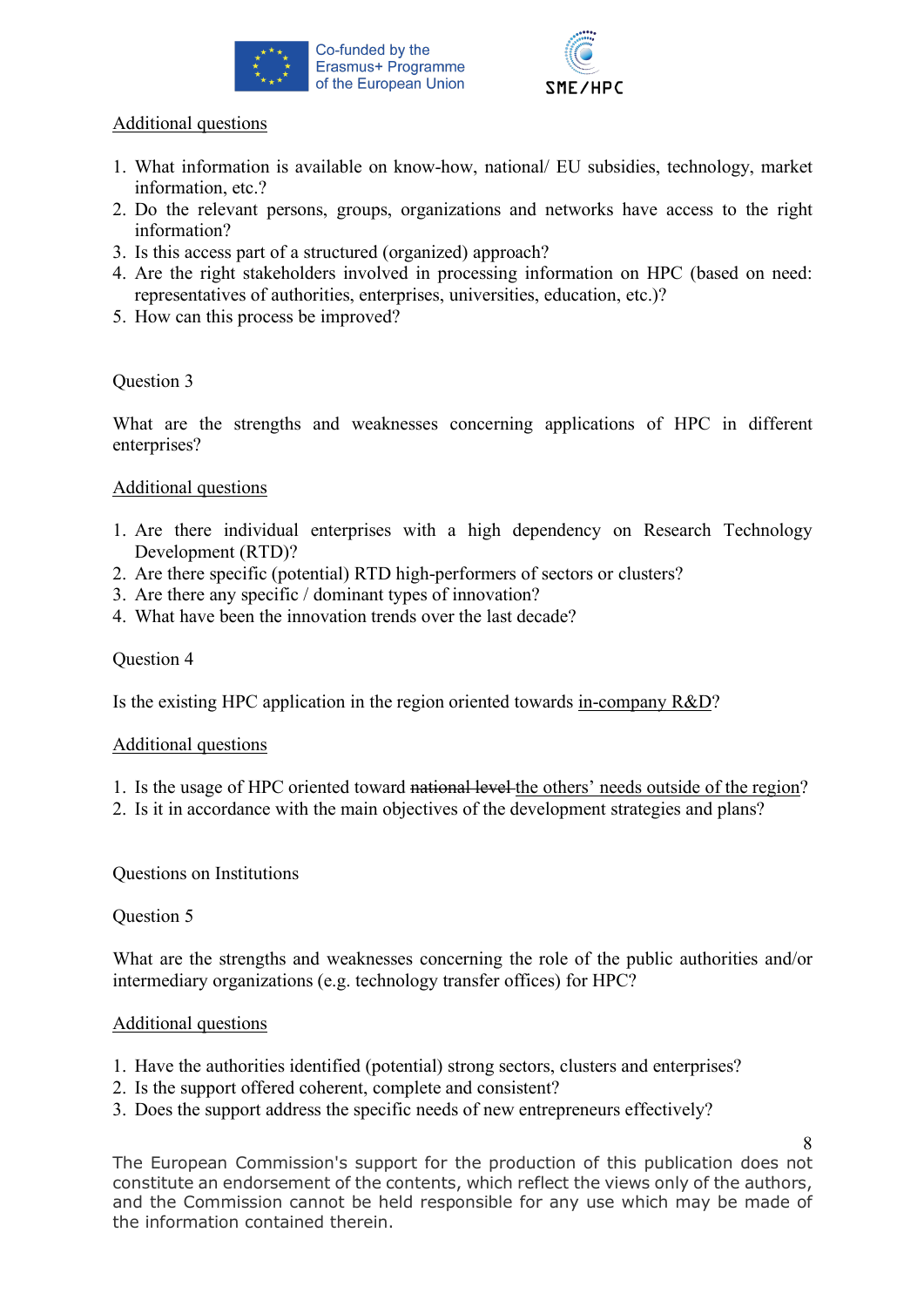



- 4. Which stakeholders (e.g. universities, intermediary organizations) involve the authorities actively in these support-processes and what are their roles?
- 5. Do state institutions actively facilitate and stimulate the search and development of R&D opportunities based on synergy: win-win situations? E.g. to search for and develop R&D opportunities
- 6. Do they effectively support identifying and addressing opportunities?
- 7. Do they provide formal/informal training?

Does your region have the capacity to attract talented people, including – but not exclusively – those with HPC competencies?

#### Additional questions

- 1. Does your region provide human capacity for process management or specialised expertise?
- 2. Which are the mechanisms through which the region attracts talented people?
- 3. How can these mechanisms be improved?
- 4. Who are the actors that contribute to attracting talented people in the region?

# Question 7

Does your region have the capacity to retain talented people, including those - but not exclusively - with HPC competencies?

#### Additional questions

- 1. Which are the mechanisms through which the region retains talented people?
- 2. How can these mechanisms be improved?
- 3. Who are the actors that contribute to retaining talented people in the region?
- 4. How effective is the support for finding spaces/locations for the expansion of companies or new enterprises?
- 5. Does the region have a good housing policy?

#### Question 8

What are the strengths and weaknesses of regional enterprise support? (Also take into account conduciveness for the HPC applications.)

#### Additional questions

1. Do regional authorities have Is there an explicit business vision or is such a vision part of other documents?

 $\mathbf Q$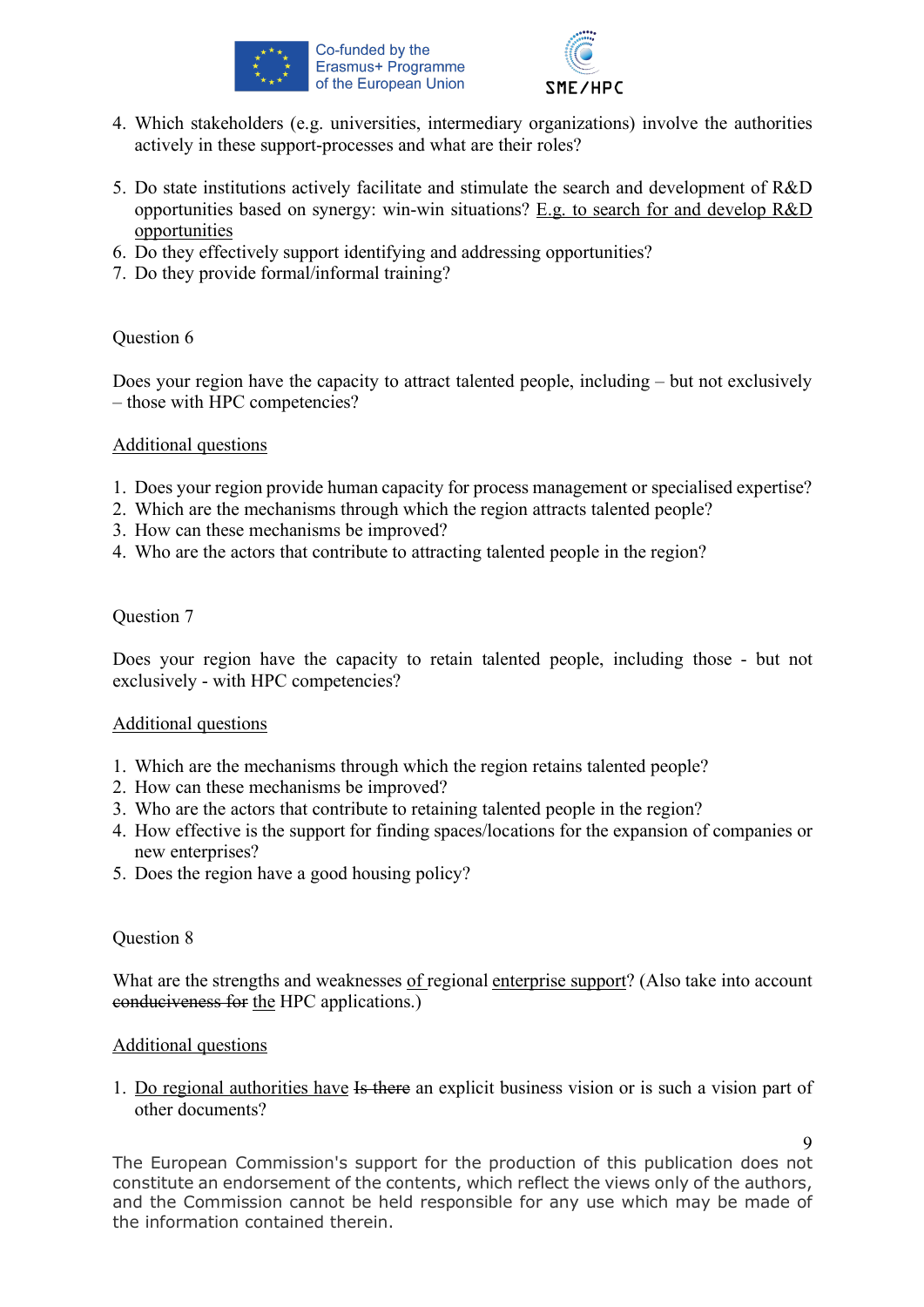



- 2. Which business objectives are formulated?
- 3. If long-term objectives are formulated: are short and medium-term objectives formulated for project phases as well?
- 4. To what extent are the SMART (Specific, Measurable, Acceptable, and Realistic) objectives specified in time?
- 5. Are plans covering all relevant innovation issues?
- 6. Which (other) plans (technological, industrial, science, spatial) are relevant to RTD issues and RTD performance?
- 7. Are all regional, national and international weaknesses/bottlenecks, strengths and/or opportunities addressed?
- 8. Which organizations are involved (national, regional, municipal authorities, clusters/sectors of industry, individual companies, other stakeholders) in the planning and/or the decisionmaking process and how?
- 9. How strong is the protection of intellectual property?
- 10. How would you assess the quality of research institutions?
- 11. What do you think do HEIs need in order to provide HPC skills to industry or stakeholders in the region (e.g. increased investment, awareness and support)?

Questions on Networks

# Question 9

How are networks organized (e.g. multi-sectoral, enterprises only or sector only, regional, cross-border etc.) and to which extent could these networks contribute effectively to the implementation of HPC in business R&D?

#### Additional questions

- 1. Are the networks considered effective concerning power symmetry, openness to new actors and ideas, creation of knowledge spill over and transfer to allow informal learning processes?
- 2. Are there big differences between different clusters, sectors or individual enterprises concerning how well they are linked/bonded to the region; why, and what are the consequences for the development of HPC?
- 3. Who has the leading role in organizing various network alliances?

#### Question 10

What are the strengths and weaknesses concerning the cooperation between stakeholders active in the support environment?

#### Additional questions

10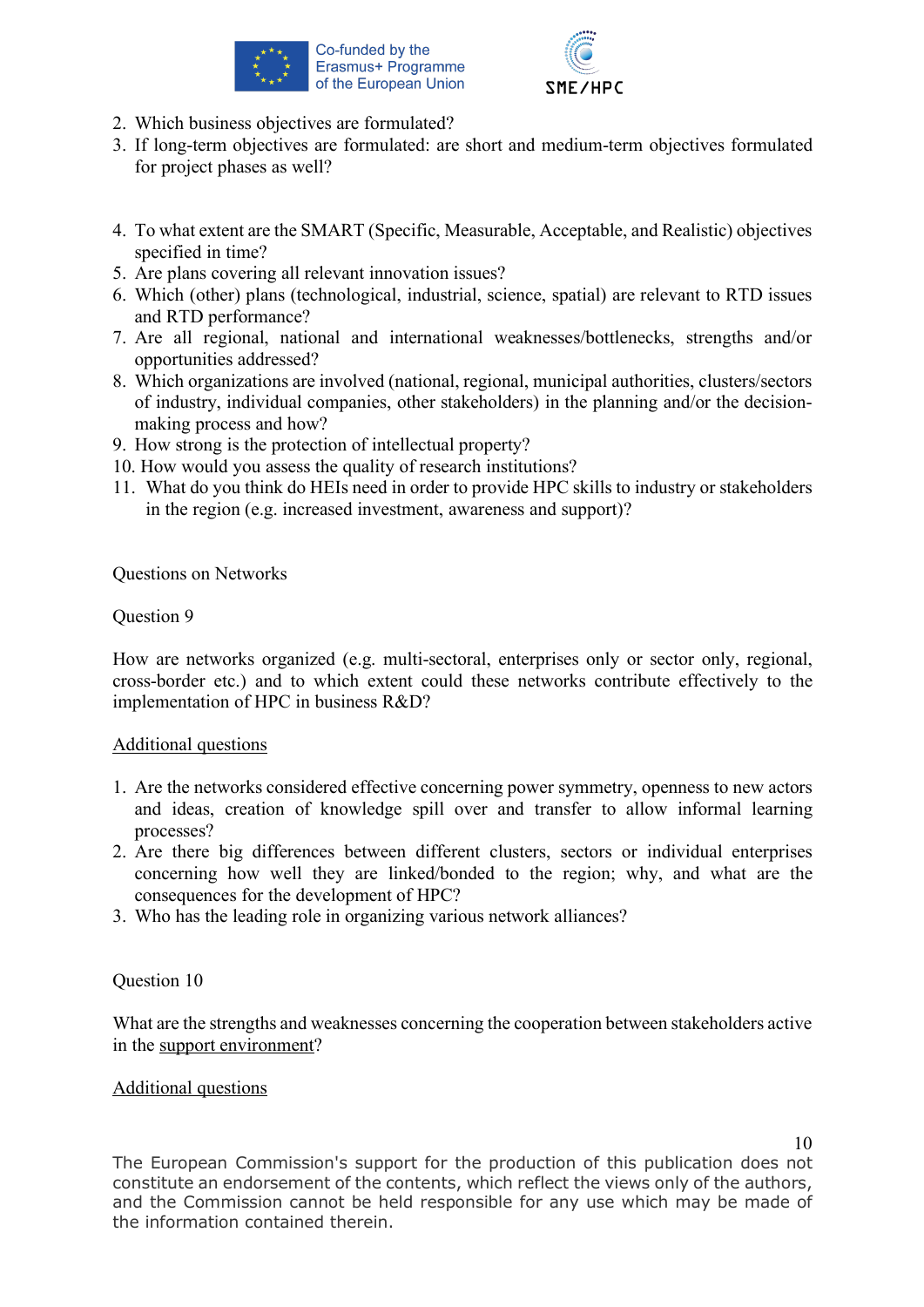



- 1. Are PPP (Public Private Partnership) arrangements facilitated and/or used?
- 2. How well (based on satisfaction and output) do enterprises cooperate with knowledge institutions, authorities, higher education and intermediary organizations?
- 3. Which stakeholders are leading specific modes of cooperation (science led, policy led, industry led) and how effective are these designs for innovation performance?
- 4. Are new cooperations developed on the basis of the principle of added value and best solution, i.e. are partners chosen/involved because they have a clear added value for innovation development and actually represent the best option for cooperation?
- 5. Have key actors (individuals and organizations) been identified?
- 6. Are key actors representing all the main innovation relevant stakeholders such as universities, authorities, enterprises or civil participants?
- 7. Do key actors operate within different contexts (mix of informal contacts and strong attachment, different networks) to allow quick identification of HPC needs and market opportunities?

What are the strengths and weaknesses concerning the cooperation between stakeholders active in the business environment and actors outside your region?

#### Additional questions

- 1. Are new cooperations developed on the basis of the principle of added value and best solution, i.e. foreign partners chosen/involved because they have a clear added value for an innovation development and actually represent the best option for cooperation?
- 2. What significant differences are there between different clusters, sectors or individual enterprises concerning national and international cooperation and what are the consequences for innovation performance?
- 3. How does cooperation with others e.g. universities and intermediary organizations stimulate and facilitate the access of enterprises, clusters and sectors to international collaborations?

# Question 12

Do stakeholders/entrepreneurs active in innovation and technological policy trust each other?

#### Additional questions

- 1. What is the role of trust for the interaction between the stakeholders? Does in encourage or hinder cooperation?
- 2. Can the trustful relationship between the relevant stakeholders/entrepreneurs be perceived as an important or not so important component for HPC?

11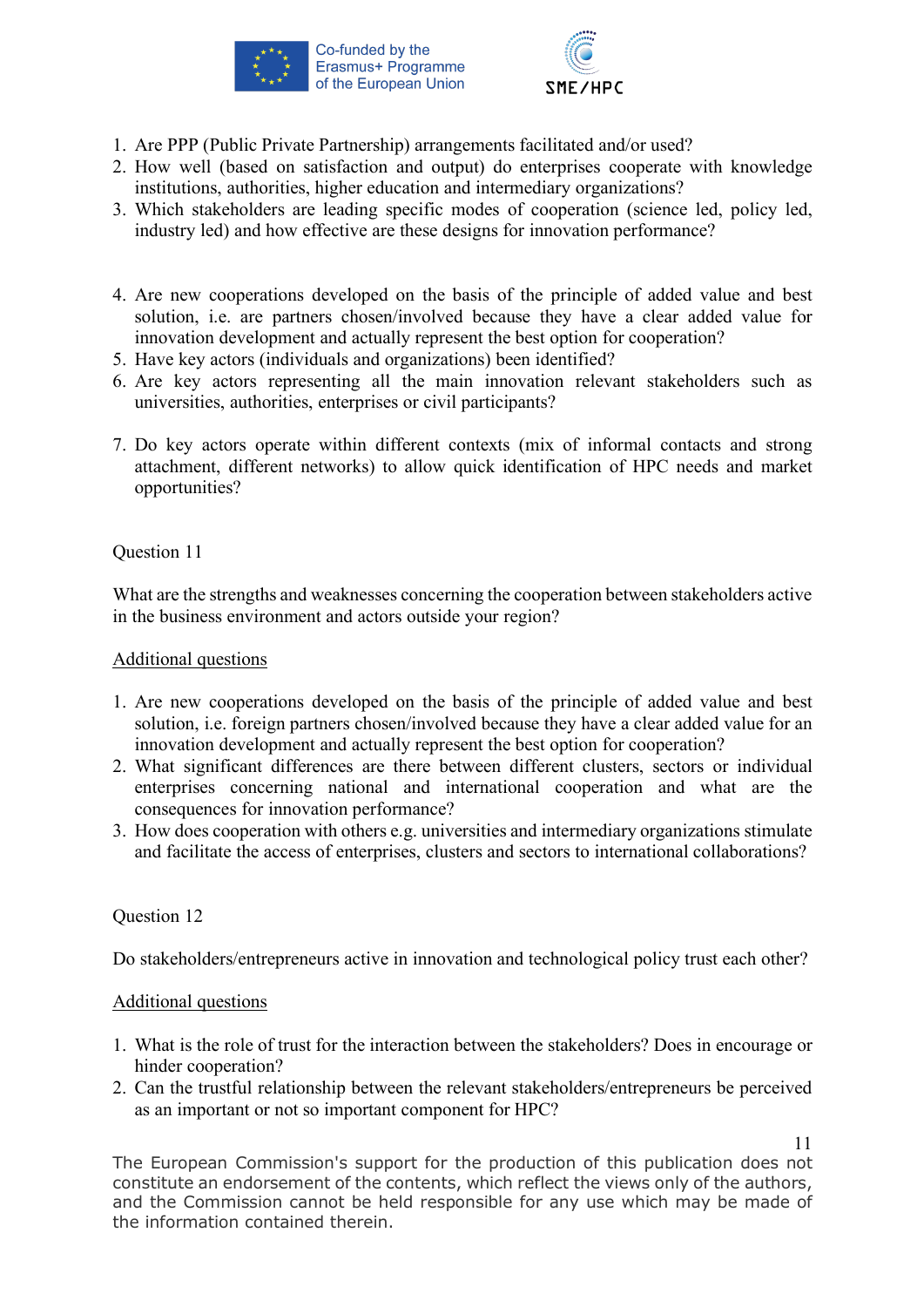



- 3. How can a trustful relationship between the relevant stakeholders/entrepreneurs be improved?
- 4. Can technology create trust between people?

Questions on Cognitive Frames

# Question 13

What are the strengths and weaknesses of the culture and attitude of the population concerning creativity, entrepreneurship and new technologies? (Take into account its conduciveness for implementation of HPC in business R&D.)

# Additional questions

- 1. What are the national characteristics of the population?
- 2. Are they e.g. trend-setting, early adopters or do they have a rather conservative attitude?
- 3. Does the mentality of the population deviate from competitive environments?

# Question 14

To what extent do the attitudes and culture enable the learning processes in the region?

# Additional questions

- 1. Are organizations, clusters, networks, groups and individuals willing to develop, try and adopt new approaches (technology and routines) even if current results are satisfactory (e.g. always aiming at continuous improvement)?
- 2. What are the main characteristics of attitudes and culture?

# Question 15

Is competition seen as a positive value in your region?

# Additional questions

- 1. Is competition necessary for HPC?
- 2. Do you consider that reward is necessary for HPC?
- 3. What is the role of solidarity for the development of the region?

#### Question 16

What is the role of the European context with respect to the adoption of new technologies in your region?

12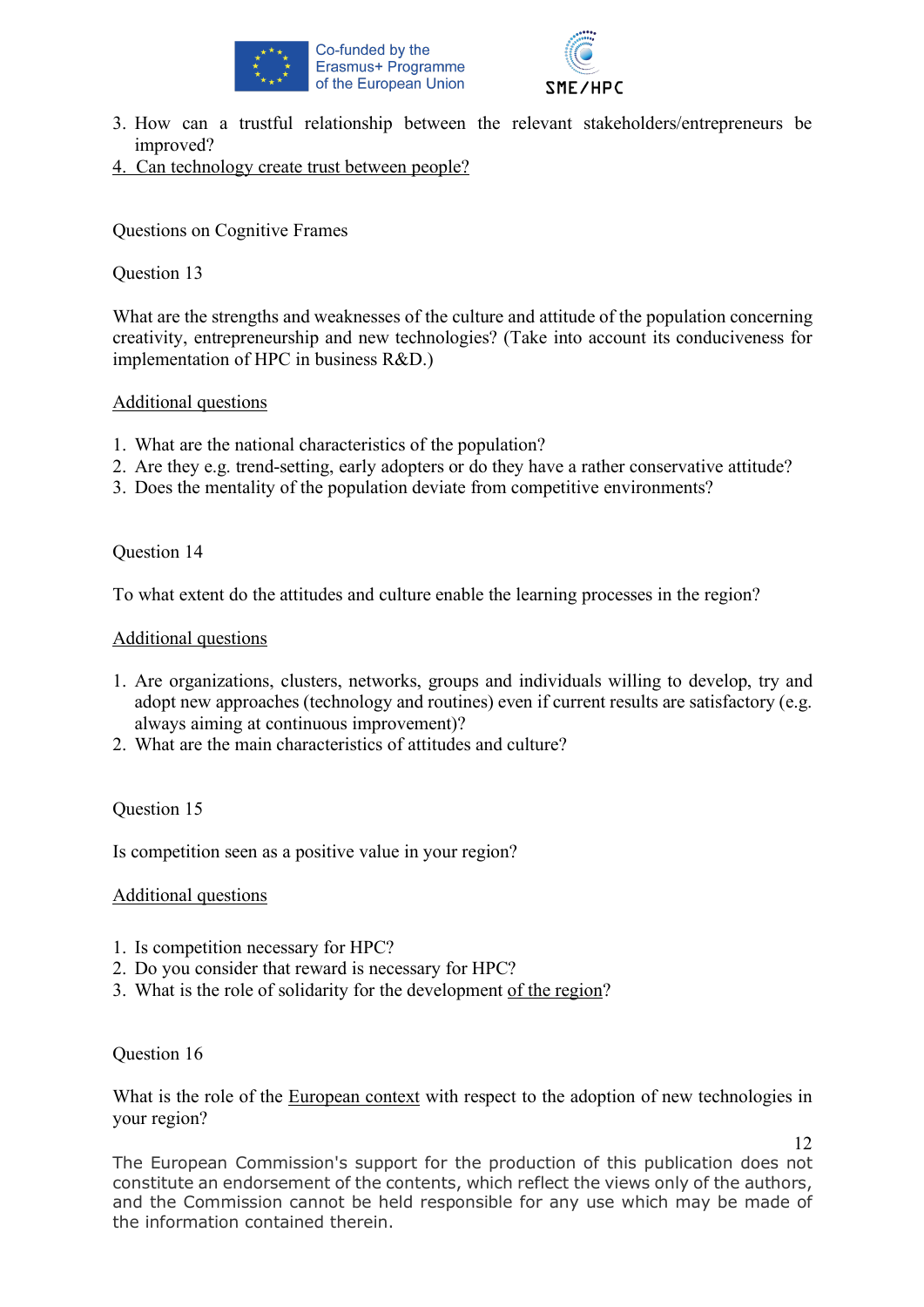



# Additional questions

- 1. How does the European context affect the development of HPC and the access to it?
- 2. Can you name the positive effects it has on HPC in the national context?
- 3 Can you name the negative effects it has on HPC in the national context?

# 3. Adjusted Template for HPC Benchmarks Audit Instrument

3.1. Desktop research report

REGION: COMPLETION DATE:

General appraisal of usage and applicability of HPC in your country (explain which institutions deal with HPC, which is the leading institution in the area of HPC in your region (summary is expected to be in total of 300 words of length)

Assessment of the Business sector in the pilot region, including market orientation and needs, thematic focus, available infrastructure. Identify the relevant business sectors for HPC development (approximately 1000 words)

Availability of HPC hard infrastructure and soft competencies in the pilot region, including experience, thematic focus, available infrastructure etc. Identify the relevant institutions (approximately 1000 words)

The European Commission's support for the production of this publication does not constitute an endorsement of the contents, which reflect the views only of the authors, and the Commission cannot be held responsible for any use which may be made of the information contained therein.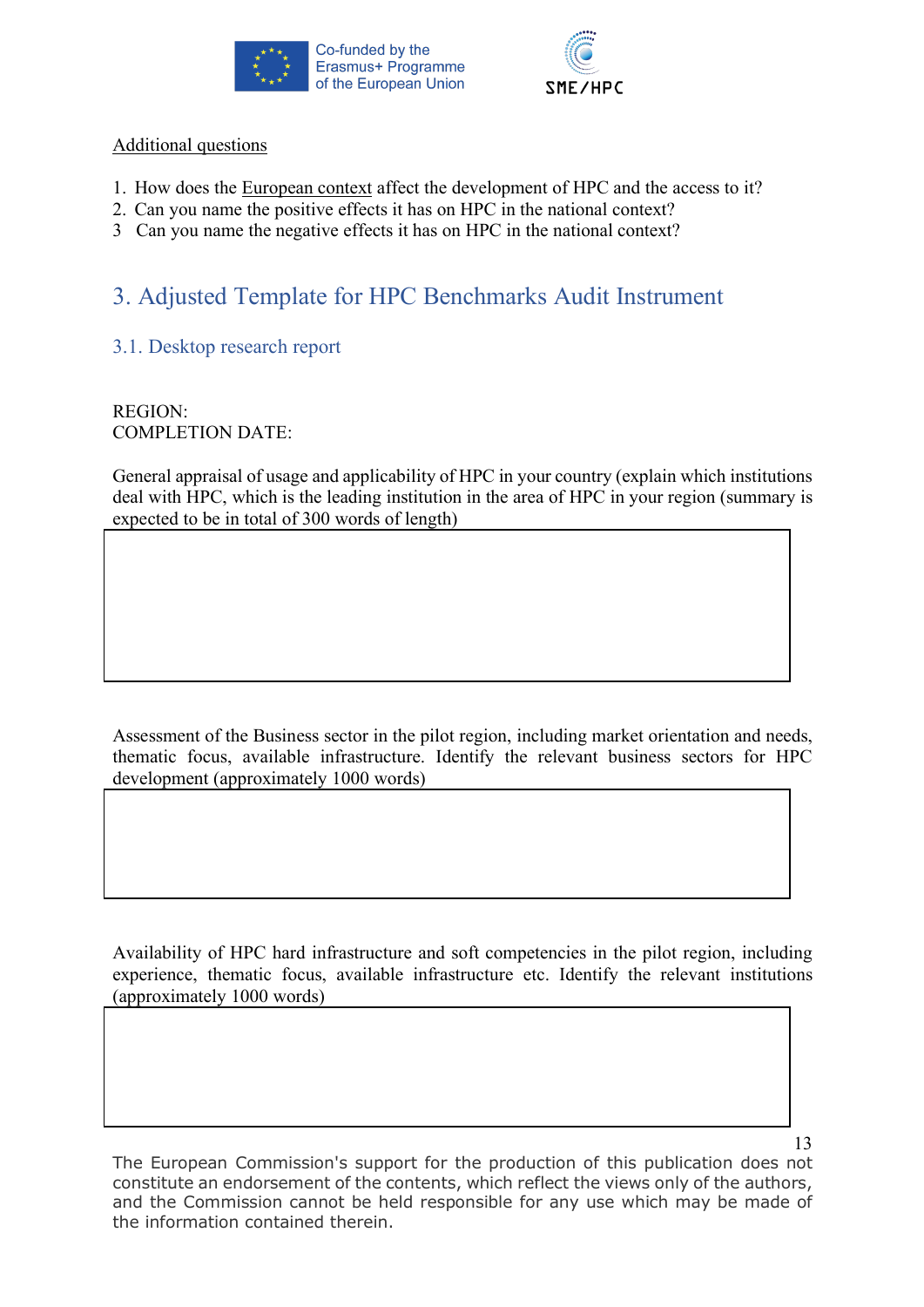



Main applications for which HPC is used in the business sector in your country/region (approximately 1000 words)

- good practices
- level of technological development
- other relevant aspects

Applications of HPC in the industry for R&D (approximately 1000 words)

- good practices
- level of technological development
- other relevant aspects

14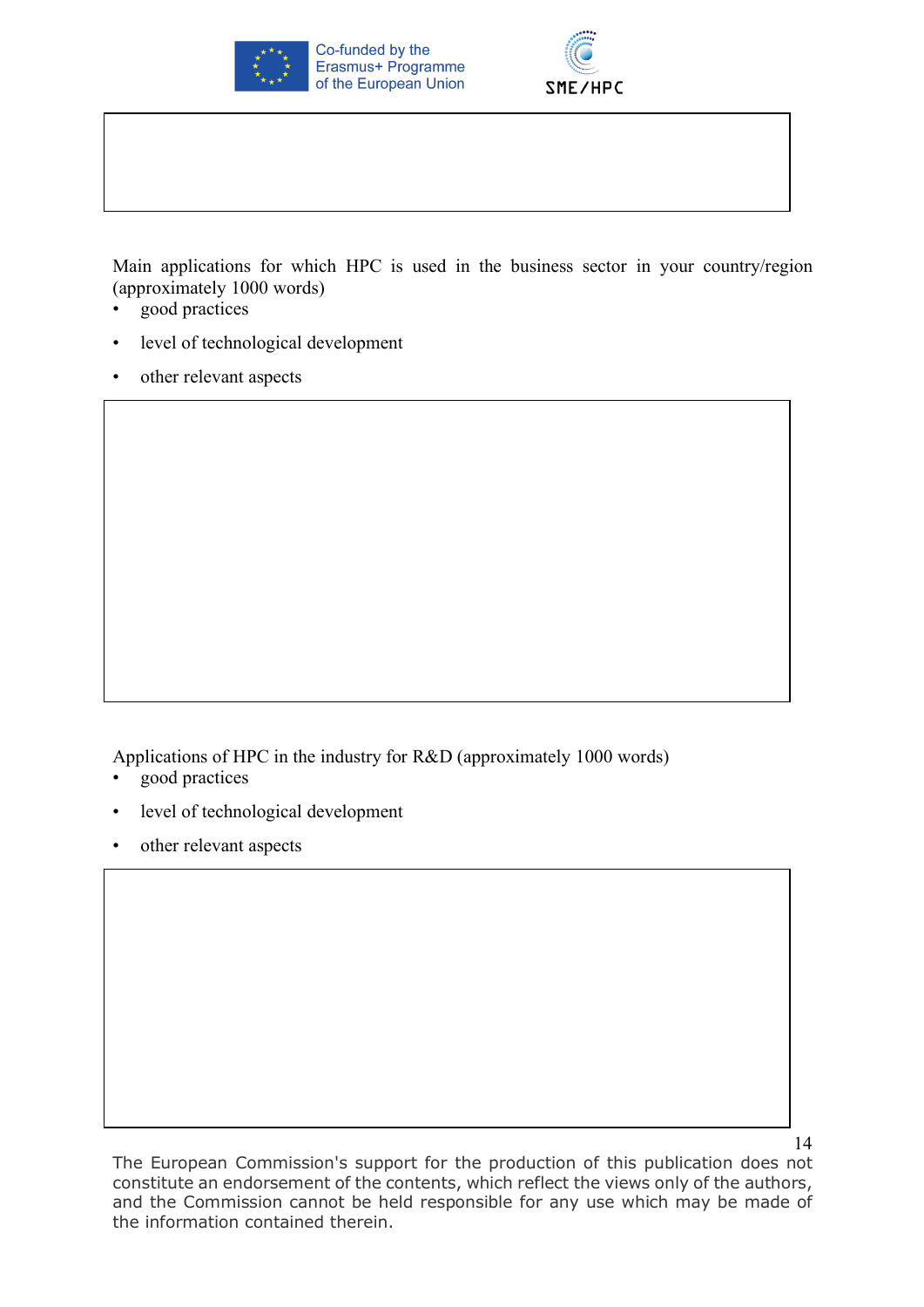



HPC cooperation between academia and industry in your region (approximately 1000 words) assessment the current situation

- good practices
- applications of HPC
- other relevant aspect

Other pilot region-specific relevant aspects of the HPC development (approximately 500 words)

References & data sources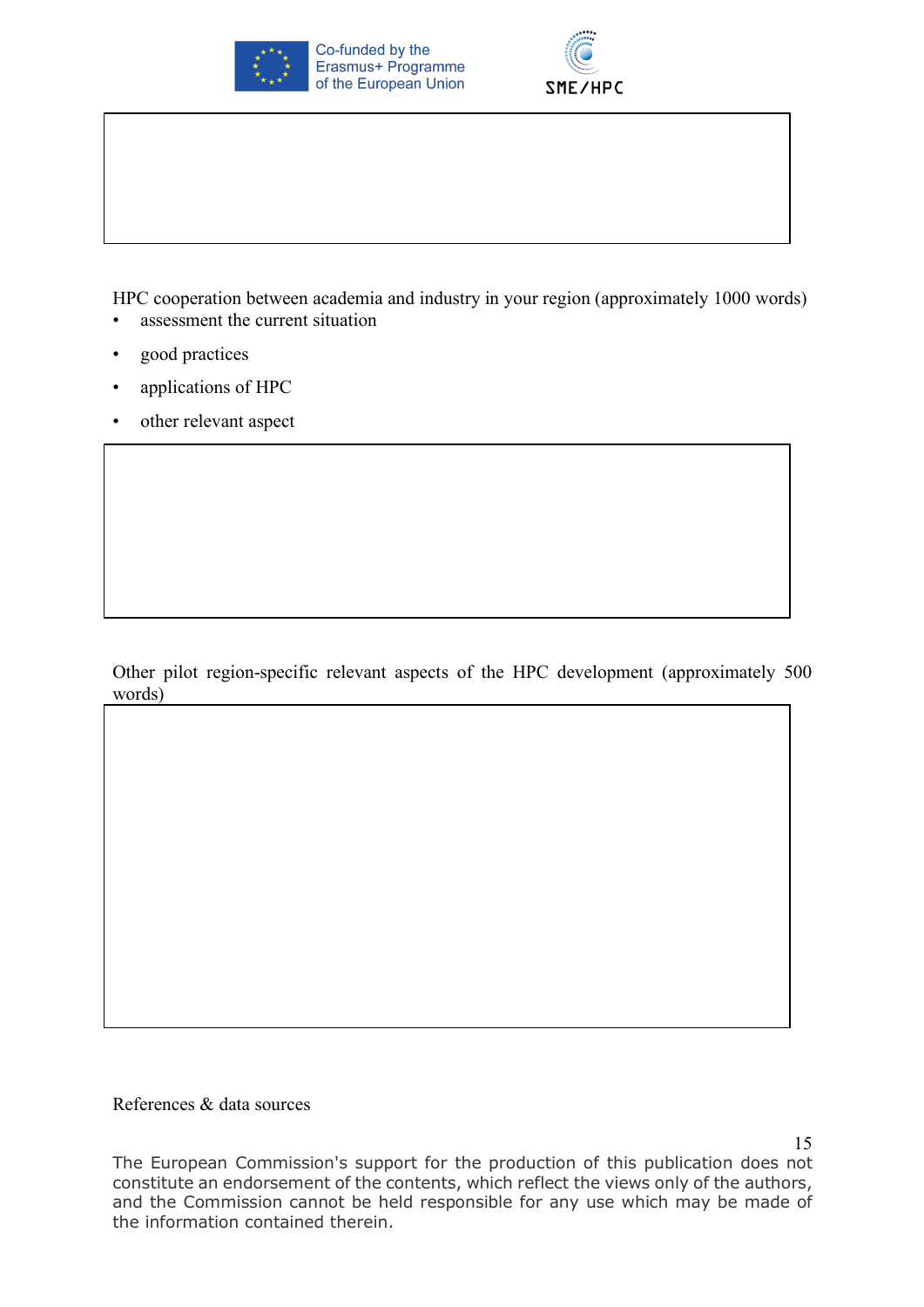



# 3.2. Interview guidelines

REGION: COMPLETION DATE:

Introductory questions

- 1. Which are the institutions/organizations responsible for high performance computing (HPC) in the pilot region?
- 2. What is the general situation regarding the presence and use of HPC in academia and in the business environment in the pilot region?
- 3. How developed is the application of HPC in different spheres?
- 4. Who are the main organizations/sectors that make use of HPC?
- 5. What are the main areas where you see the possibility of applying HPC?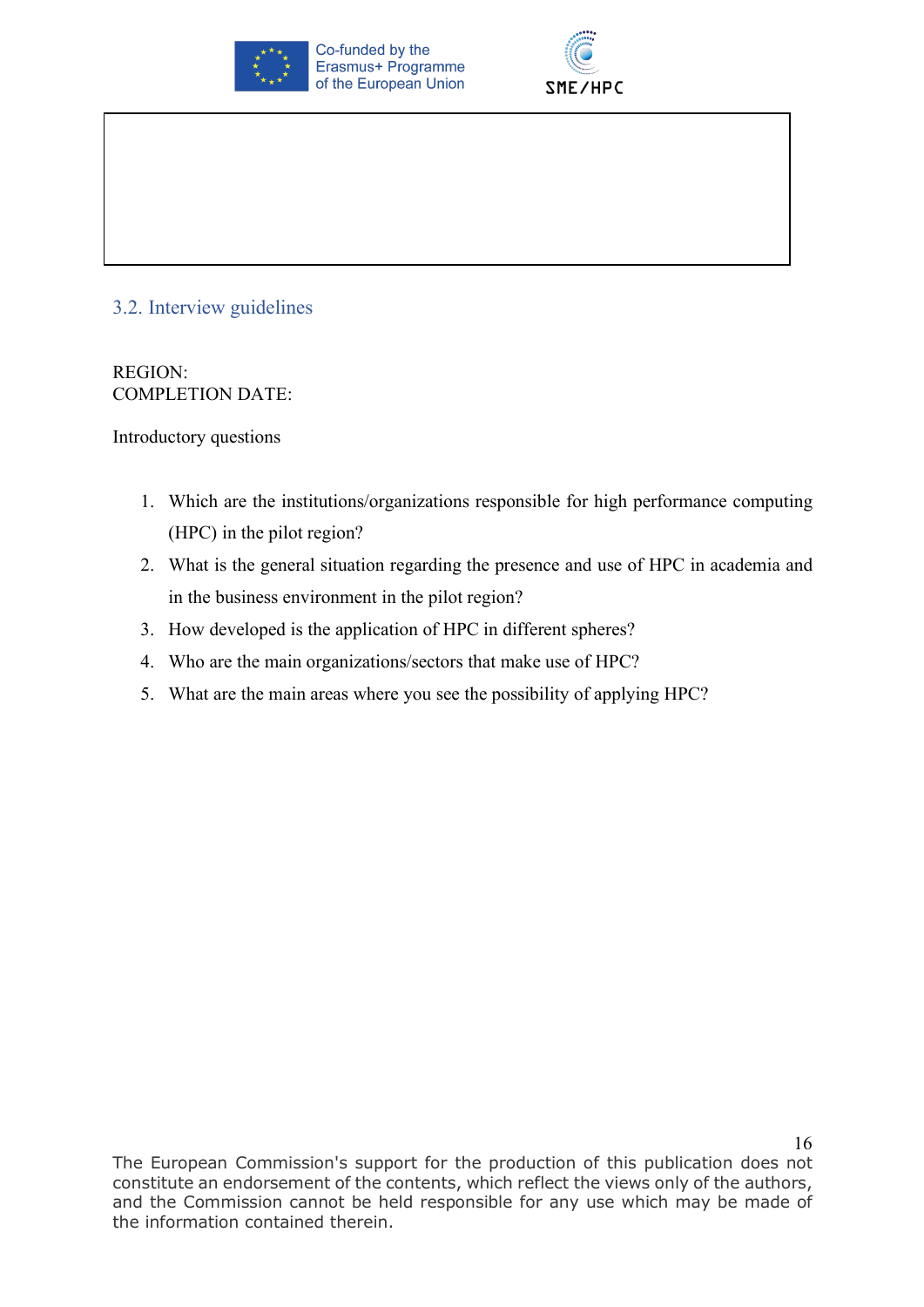



# Questions on High Performance Computing and Innovation Profile

| <b>Question 1</b> |                                                                                                                                                                                                                                                     |  |
|-------------------|-----------------------------------------------------------------------------------------------------------------------------------------------------------------------------------------------------------------------------------------------------|--|
| Ι.                | Please assess the level of application of HPC in the business sector in your<br>region?<br>What is the capacity of HPC in your region, and what is its percentage of usage?<br>What are the main applications for which HPC is used in your region? |  |
|                   | Examples of important aspects concerning regional profile:                                                                                                                                                                                          |  |
|                   | Capacity to innovate through application of HPC                                                                                                                                                                                                     |  |
|                   |                                                                                                                                                                                                                                                     |  |
|                   | <b>General comments:</b>                                                                                                                                                                                                                            |  |
|                   |                                                                                                                                                                                                                                                     |  |
|                   | <b>Strengths:</b>                                                                                                                                                                                                                                   |  |
|                   |                                                                                                                                                                                                                                                     |  |
|                   |                                                                                                                                                                                                                                                     |  |
|                   | <b>Weaknesses:</b>                                                                                                                                                                                                                                  |  |
|                   |                                                                                                                                                                                                                                                     |  |
|                   |                                                                                                                                                                                                                                                     |  |
|                   |                                                                                                                                                                                                                                                     |  |
|                   | On a scale from $l$ to $4$ what is the maturity level related to the level of application<br>of HPC in the business sector?                                                                                                                         |  |
| Score:            | $\boldsymbol{2}$<br>$\mathbf{3}$<br>$\overline{\mathbf{4}}$<br>1                                                                                                                                                                                    |  |
|                   |                                                                                                                                                                                                                                                     |  |
|                   | Any additional comments concerning the motivation of the<br>score?                                                                                                                                                                                  |  |
|                   |                                                                                                                                                                                                                                                     |  |
|                   |                                                                                                                                                                                                                                                     |  |
|                   |                                                                                                                                                                                                                                                     |  |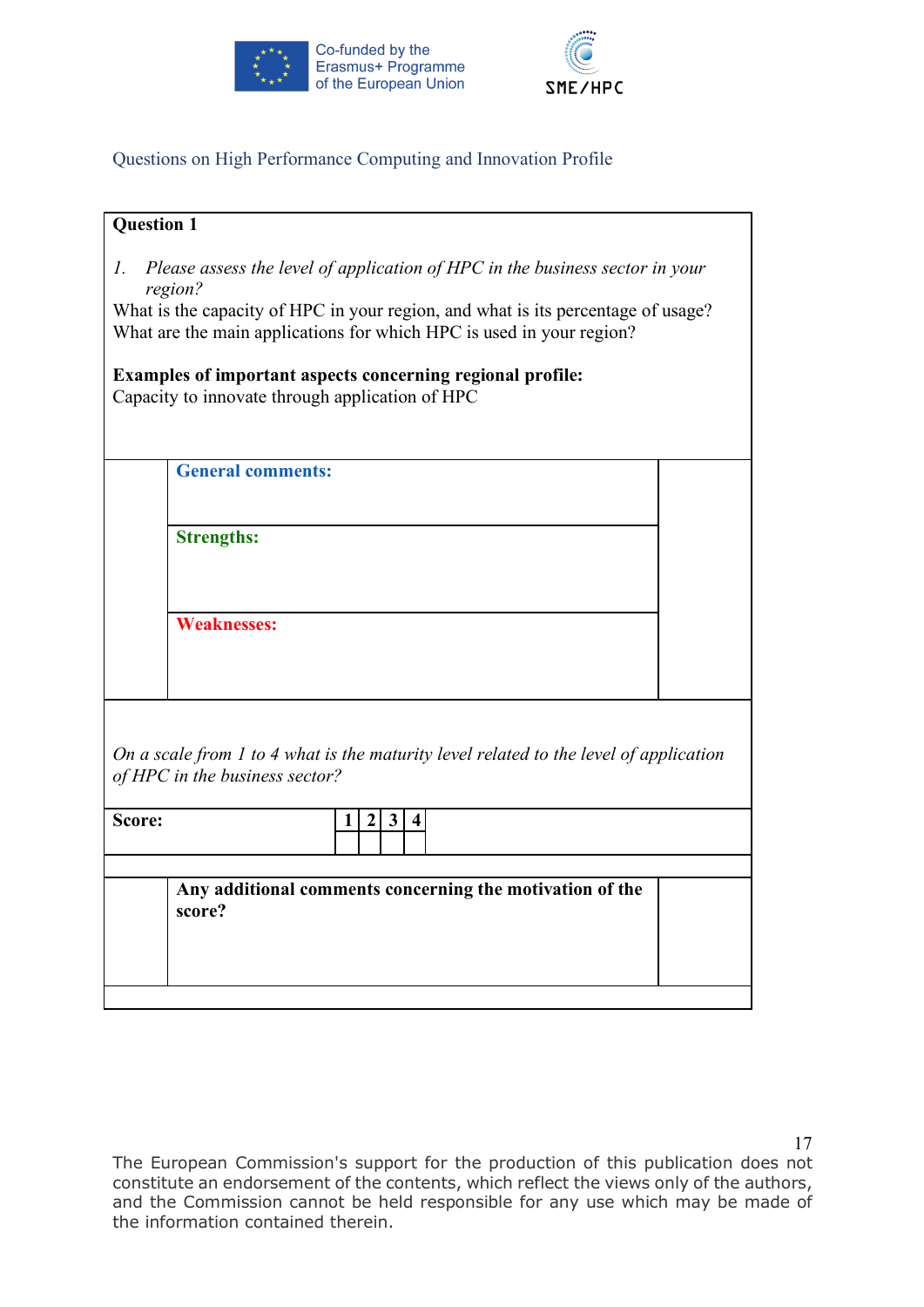



| <b>Question 2</b> |                                                                                                                                                                                                                                                                                              |  |
|-------------------|----------------------------------------------------------------------------------------------------------------------------------------------------------------------------------------------------------------------------------------------------------------------------------------------|--|
| the region?       | What are the strengths and weaknesses concerning collecting, processing and<br>disseminating High Performance Computing information (such as applicability,<br>funding opportunities, potential partners, available know-how, technologies, etc.) in                                         |  |
|                   | Examples of important aspects concerning collection, processing and<br>dissemination of information characteristics:<br>Access to information, relevant stakeholders involved in the process                                                                                                 |  |
|                   | <b>General comments:</b>                                                                                                                                                                                                                                                                     |  |
|                   | <b>Strengths:</b>                                                                                                                                                                                                                                                                            |  |
|                   | <b>Weaknesses:</b>                                                                                                                                                                                                                                                                           |  |
|                   | If you should translate all these strengths and weaknesses into ONE score on a<br>range of 1-4 (four being maximum/most desirable), what would your score be for<br>the process concerning collecting, processing and disseminating High Performance<br>Computing information in the region? |  |
| Score:            | $\mathbf{3}$<br>$\overline{2}$<br>$\overline{4}$<br>Ι.                                                                                                                                                                                                                                       |  |
|                   | Any additional comments concerning the motivation of the<br>score?                                                                                                                                                                                                                           |  |

18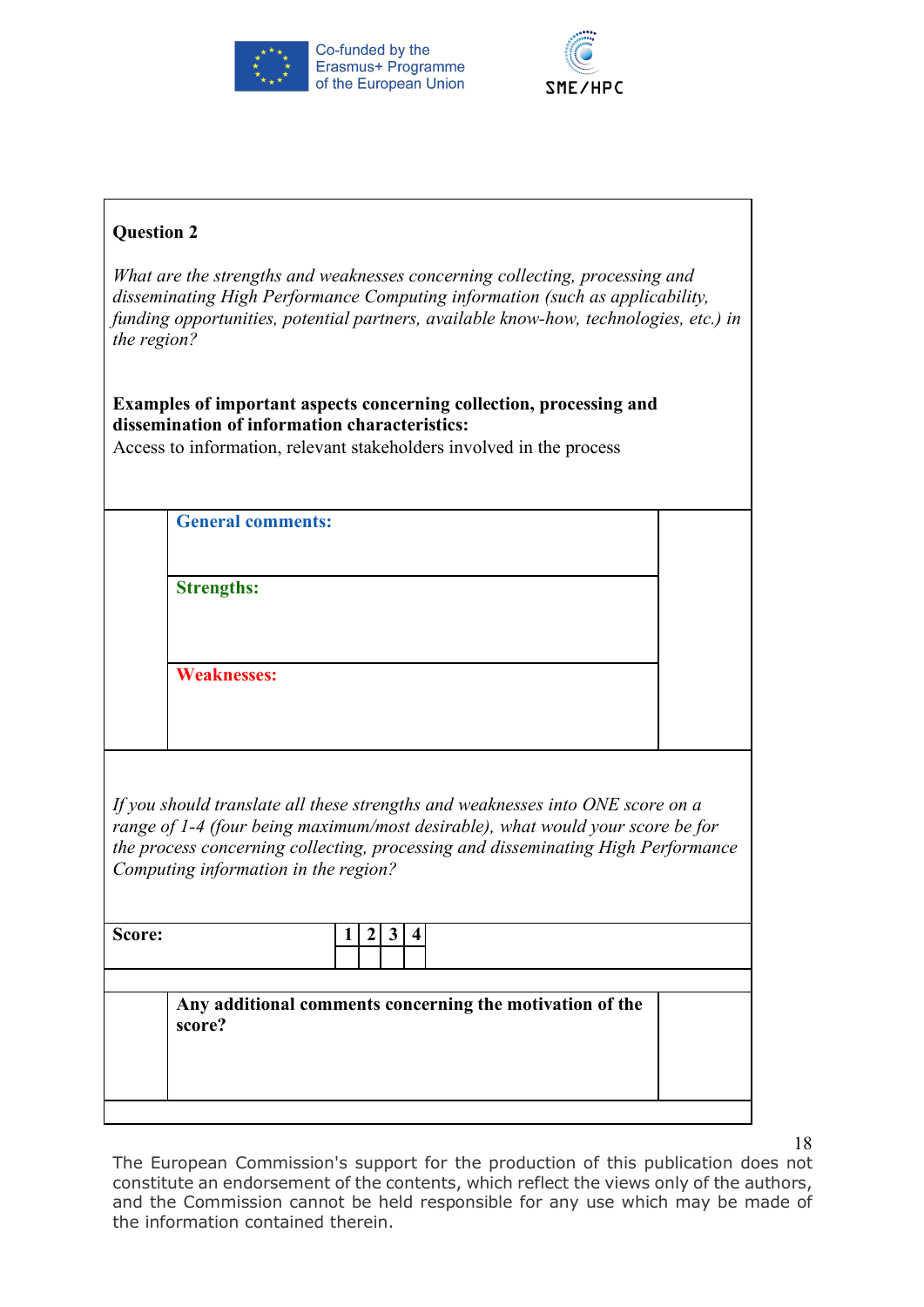



*What are the strengths and weaknesses concerning applications of HPC in different enterprises?*

# **Examples of important aspects concerning RTD characteristics of enterprises situated in the region:**

Employment in different industries, R&D, R&D-characteristics (dependence on and performance in R&D, innovation and entrepreneurship, access to funding and cooperation, pro-active market approach) of individual enterprises, sectors and clusters, etc.

**General comments:**

**Strengths:**

**Weaknesses:**

*If you should translate all these strengths and weaknesses into ONE score on a range of 1-4 (four being maximum / most desirable), what would your score be for the strengths and weaknesses concerning enterprises and R&D in the region?*

| Score: |                                                          |  |
|--------|----------------------------------------------------------|--|
| score? | Any additional comments concerning the motivation of the |  |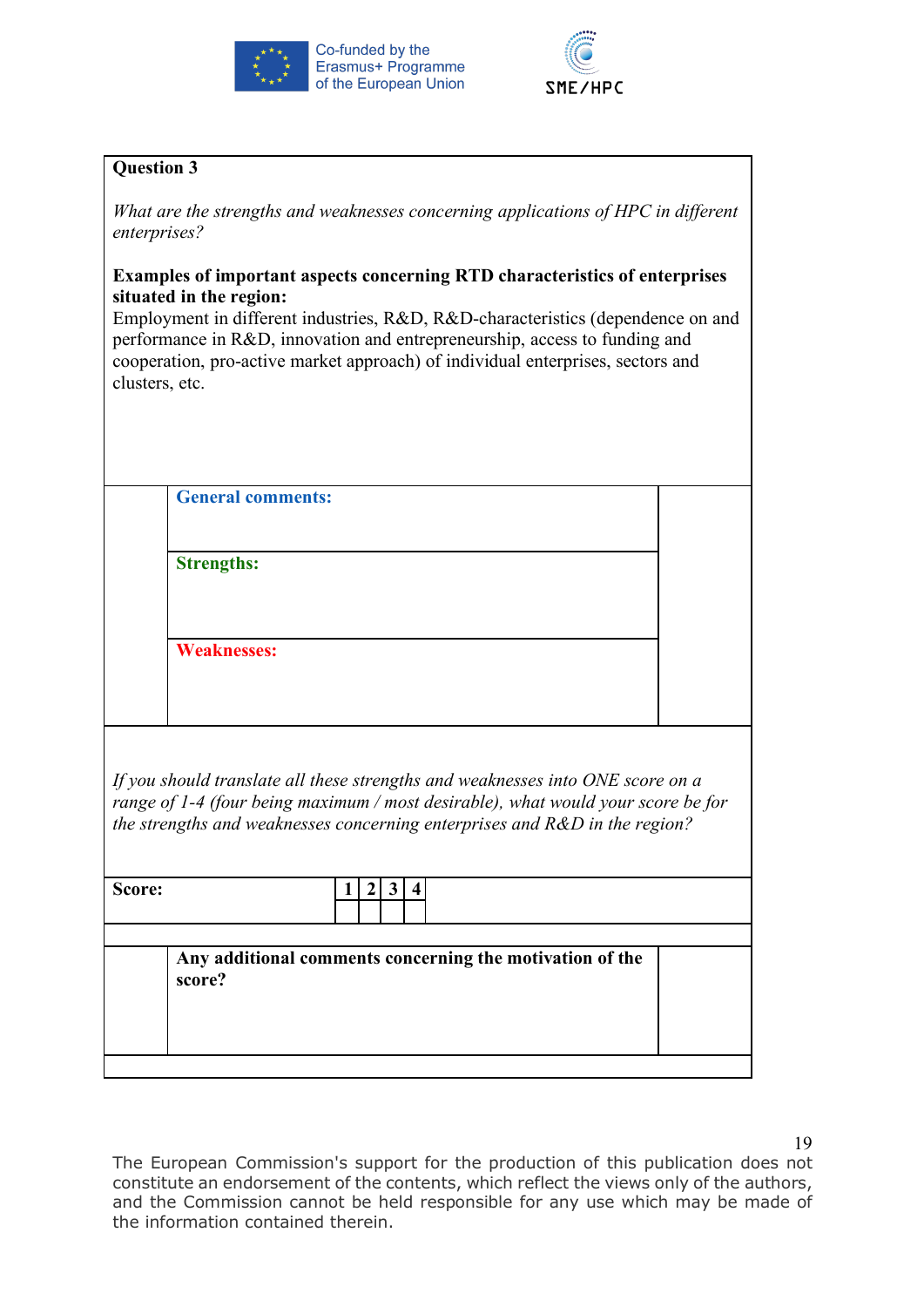



| <b>Question 4</b> |                                                       |                     |              |                  |                                                                                   |  |
|-------------------|-------------------------------------------------------|---------------------|--------------|------------------|-----------------------------------------------------------------------------------|--|
|                   |                                                       |                     |              |                  | Is the existing HPC application in the region oriented towards in-company $R&D$ ? |  |
|                   | Examples of important aspects concerning orientation: |                     |              |                  |                                                                                   |  |
|                   |                                                       |                     |              |                  | Orientation towards science, orientation towards non-applied research             |  |
|                   |                                                       |                     |              |                  |                                                                                   |  |
|                   | <b>General comments:</b>                              |                     |              |                  |                                                                                   |  |
|                   |                                                       |                     |              |                  |                                                                                   |  |
|                   |                                                       |                     |              |                  |                                                                                   |  |
|                   | <b>Strengths:</b>                                     |                     |              |                  |                                                                                   |  |
|                   |                                                       |                     |              |                  |                                                                                   |  |
|                   |                                                       |                     |              |                  |                                                                                   |  |
|                   |                                                       |                     |              |                  |                                                                                   |  |
|                   | <b>Weaknesses:</b>                                    |                     |              |                  |                                                                                   |  |
|                   |                                                       |                     |              |                  |                                                                                   |  |
|                   |                                                       |                     |              |                  |                                                                                   |  |
|                   |                                                       |                     |              |                  |                                                                                   |  |
|                   |                                                       |                     |              |                  |                                                                                   |  |
|                   |                                                       |                     |              |                  |                                                                                   |  |
|                   |                                                       |                     |              |                  | If you should translate all these strengths and weaknesses into ONE score on a    |  |
|                   |                                                       |                     |              |                  | range of 1-4 (four being maximum / most desirable), what would your score be for  |  |
|                   |                                                       |                     |              |                  | the orientation of existing HPC research towards business R&D?                    |  |
|                   |                                                       |                     |              |                  |                                                                                   |  |
|                   |                                                       |                     |              |                  |                                                                                   |  |
| Score:            |                                                       | $\overline{2}$<br>1 | $\mathbf{3}$ | $\boldsymbol{4}$ |                                                                                   |  |
|                   |                                                       |                     |              |                  |                                                                                   |  |
|                   |                                                       |                     |              |                  |                                                                                   |  |
|                   |                                                       |                     |              |                  | Any additional comments concerning the motivation of the                          |  |
|                   | score?                                                |                     |              |                  |                                                                                   |  |
|                   |                                                       |                     |              |                  |                                                                                   |  |
|                   |                                                       |                     |              |                  |                                                                                   |  |
|                   |                                                       |                     |              |                  |                                                                                   |  |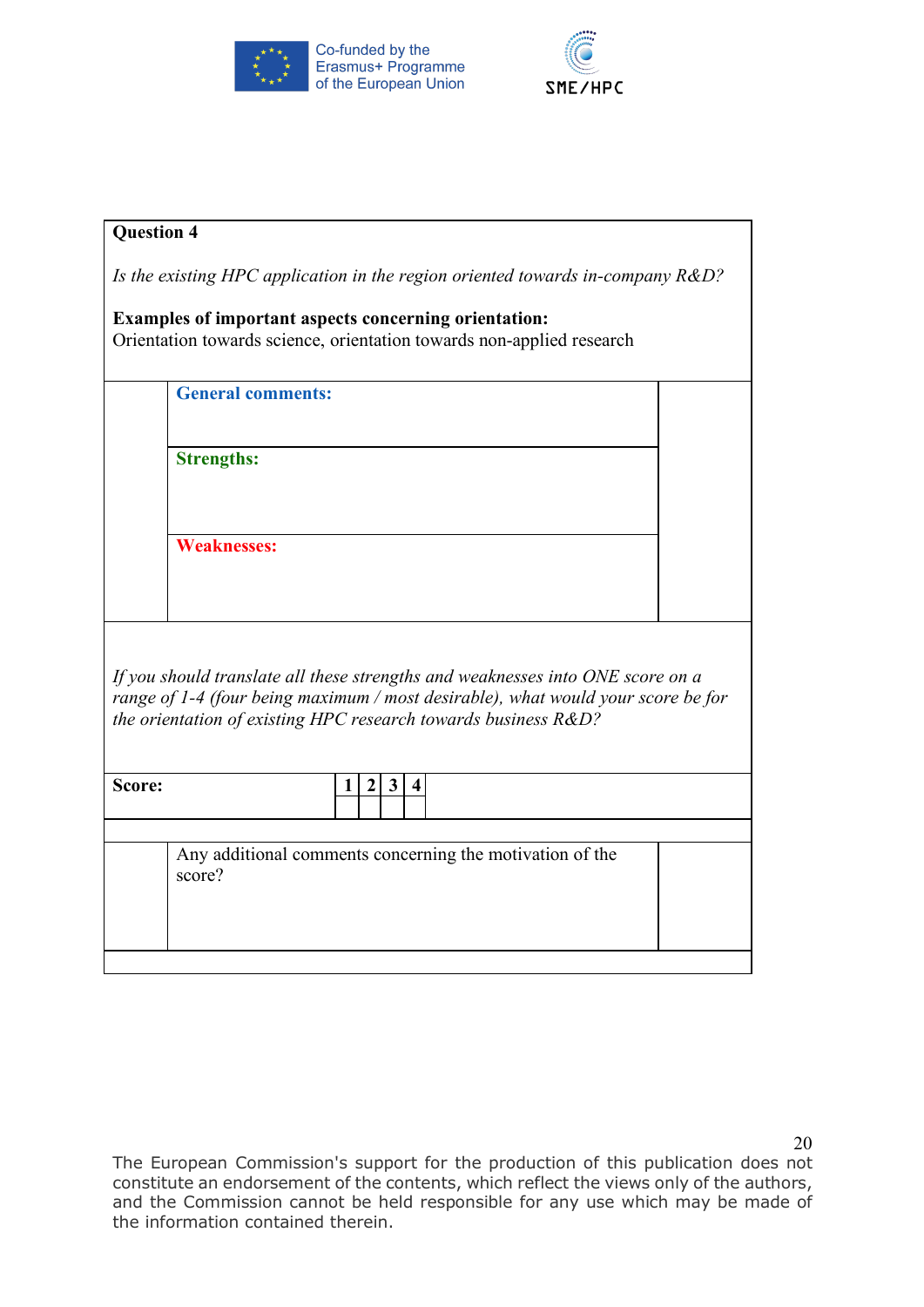



# Questions on Institutions

| <b>Question 5</b> |  |
|-------------------|--|
|                   |  |

*1. What are the strengths and weaknesses concerning the role of the public authorities and/or intermediary organizations (e.g. technology transfer offices) for HPC?* 

**Examples of important aspects concerning strengths and weaknesses concerning the role of the public authorities and/or intermediary organizations representing these authorities:** 

Presence of strong sectors, support of R&D opportunities, sormal and informal training, funding

**General comments:**

**Strengths:**

**Weaknesses:**

*If you should translate all these strengths and weaknesses into ONE score on a range of 1-4 (four being maximum / most desirable), what would your score public authorities and/or intermediary organizations representing these authorities?*

| score?                                                   | Score: |  |  |  |  |  |  |
|----------------------------------------------------------|--------|--|--|--|--|--|--|
| Any additional comments concerning the motivation of the |        |  |  |  |  |  |  |
|                                                          |        |  |  |  |  |  |  |

The European Commission's support for the production of this publication does not constitute an endorsement of the contents, which reflect the views only of the authors, and the Commission cannot be held responsible for any use which may be made of the information contained therein.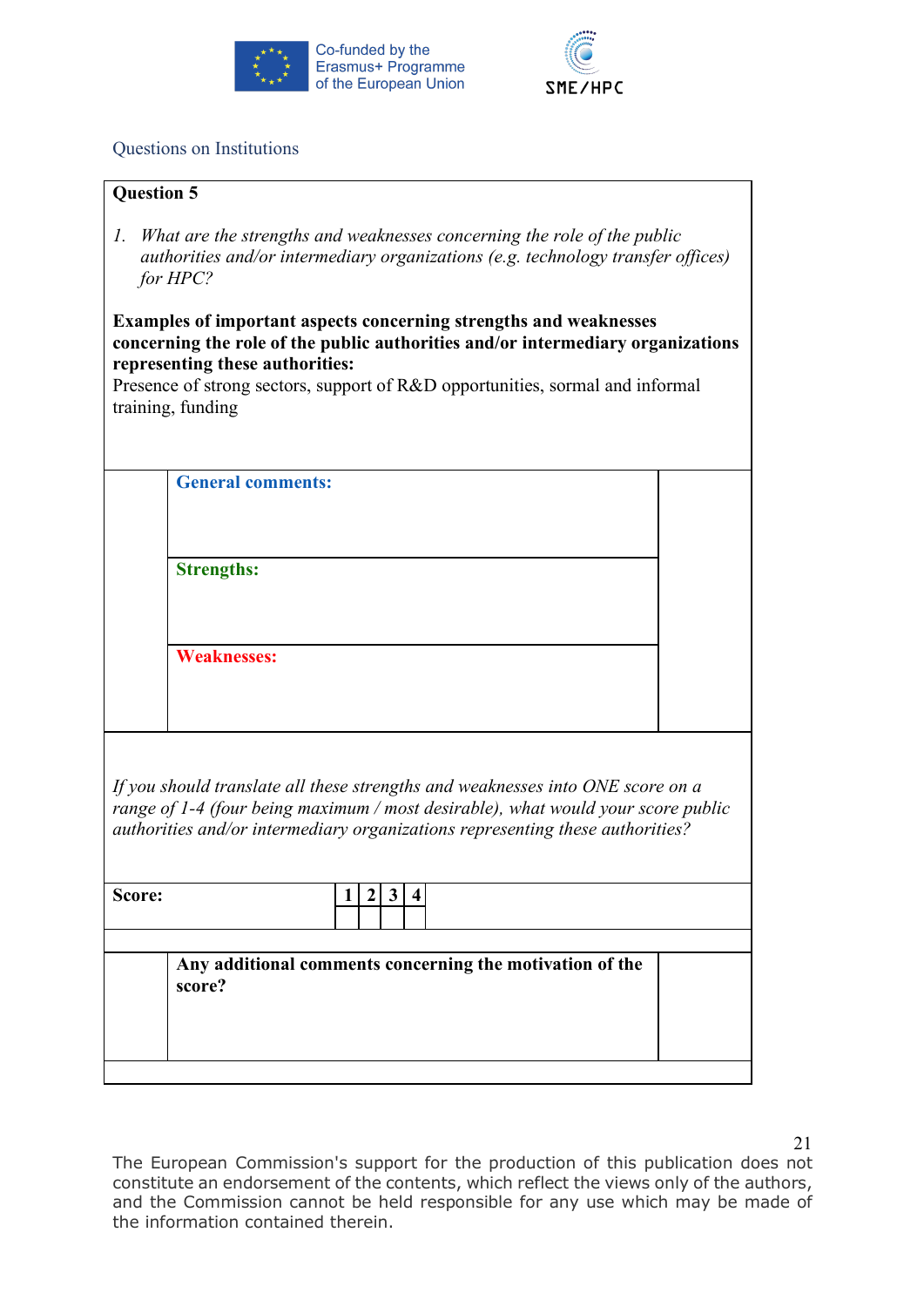



*Does your region have the capacity to attract talented people, including – but not exclusively – those with HPC competencies?*

# **Examples of important aspects concerning capacity to attract talented people within the region:**

Professional development, rewards and recognition, migration policy, housing, integration, quality of life, etc.

**General comments:**

**Strengths:**

**Weaknesses:**

*If you should translate all these strengths and weaknesses into ONE score on a range of 1-4 (four being maximum / most desirable), what would your score be for the capacity to attract talented people within the region?*

| Score: | ж |  |  |
|--------|---|--|--|
|        |   |  |  |
|        |   |  |  |

**Any additional comments concerning the motivation of the score?**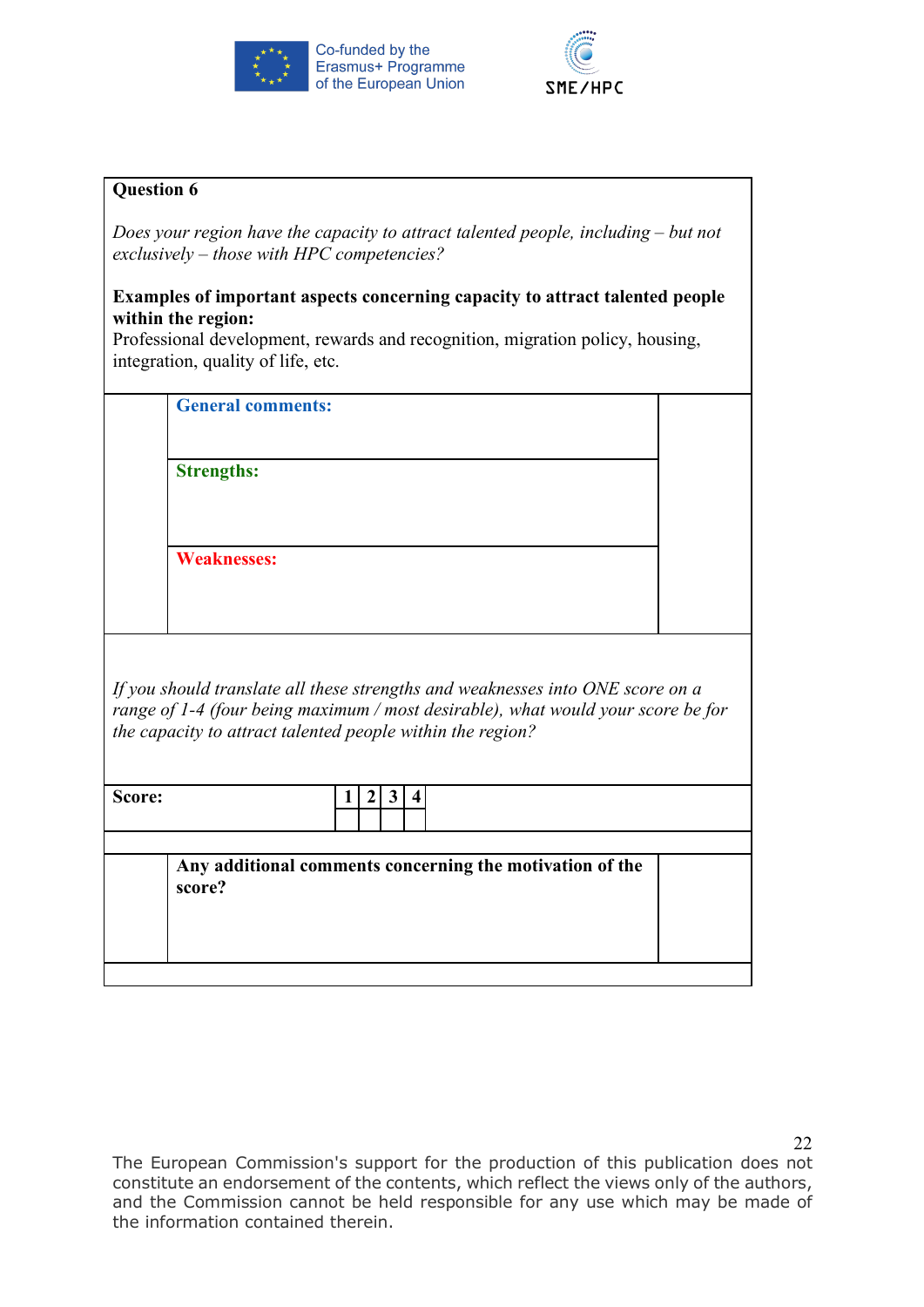



| <b>Question 7</b> |                                                                                                                                                                                                                                 |  |
|-------------------|---------------------------------------------------------------------------------------------------------------------------------------------------------------------------------------------------------------------------------|--|
|                   | 2. Does your region have the capacity to retain talented people, including those $-$<br>but not exclusively – with HPC competencies?                                                                                            |  |
|                   | <b>Examples of important aspects concerning capacity to retain talented people</b><br>within the region:<br>Professional Development, Rewards and Recognition, Migration Policy, Housing,<br>Integration, etc.                  |  |
|                   | <b>General comments:</b>                                                                                                                                                                                                        |  |
|                   | <b>Strengths:</b>                                                                                                                                                                                                               |  |
|                   | <b>Weaknesses:</b>                                                                                                                                                                                                              |  |
|                   | If you should translate all these strengths and weaknesses into ONE score on a<br>range of 1-4 (four being maximum / most desirable), what would your score be for<br>the capacity to retain talented people within the region? |  |
| Score:            | 3<br>2<br>1<br>4                                                                                                                                                                                                                |  |
|                   | Any additional comments concerning the motivation of the<br>score?                                                                                                                                                              |  |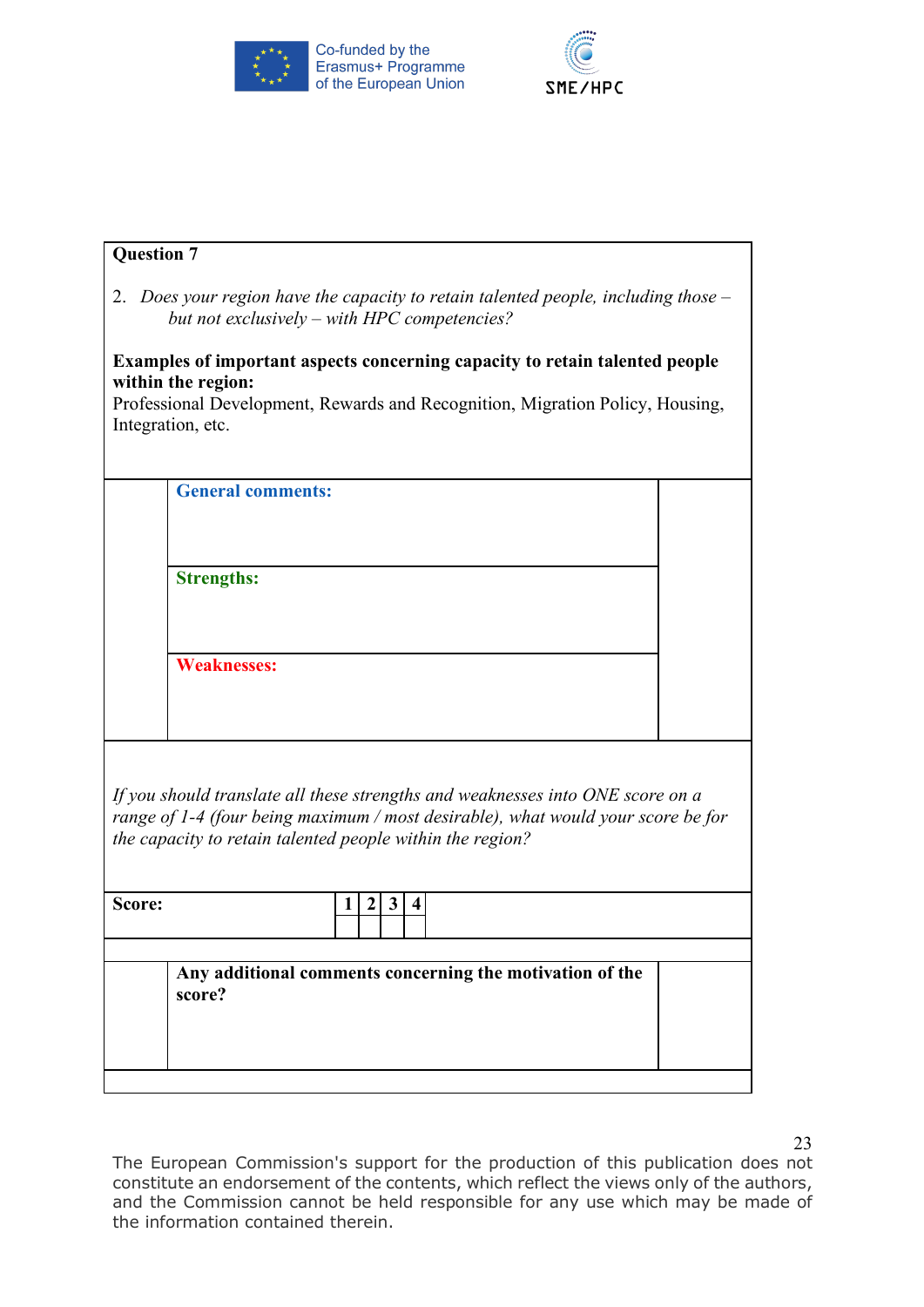



*What are the strengths and weaknesses of regional enterprise support? (Also take into account the HPC applications.)*

#### **Examples of important aspects concerning business environment within the region:**

Long-term objectives, Innovation vision, Technology transfer measures

| <b>General comments:</b>                                                                                                                                                                                          |  |
|-------------------------------------------------------------------------------------------------------------------------------------------------------------------------------------------------------------------|--|
| <b>Strengths:</b>                                                                                                                                                                                                 |  |
| <b>Weaknesses:</b>                                                                                                                                                                                                |  |
|                                                                                                                                                                                                                   |  |
| If you should translate all these strengths and weaknesses into ONE score on a<br>range of 1-4 (four being maximum / most desirable), what would your score be for<br>the business environment within the region? |  |
| $\boldsymbol{2}$<br>3 <sup>1</sup><br>$\overline{\mathbf{4}}$<br>Score:<br>1                                                                                                                                      |  |
| Any additional comments concerning the motivation of the<br>score?                                                                                                                                                |  |
|                                                                                                                                                                                                                   |  |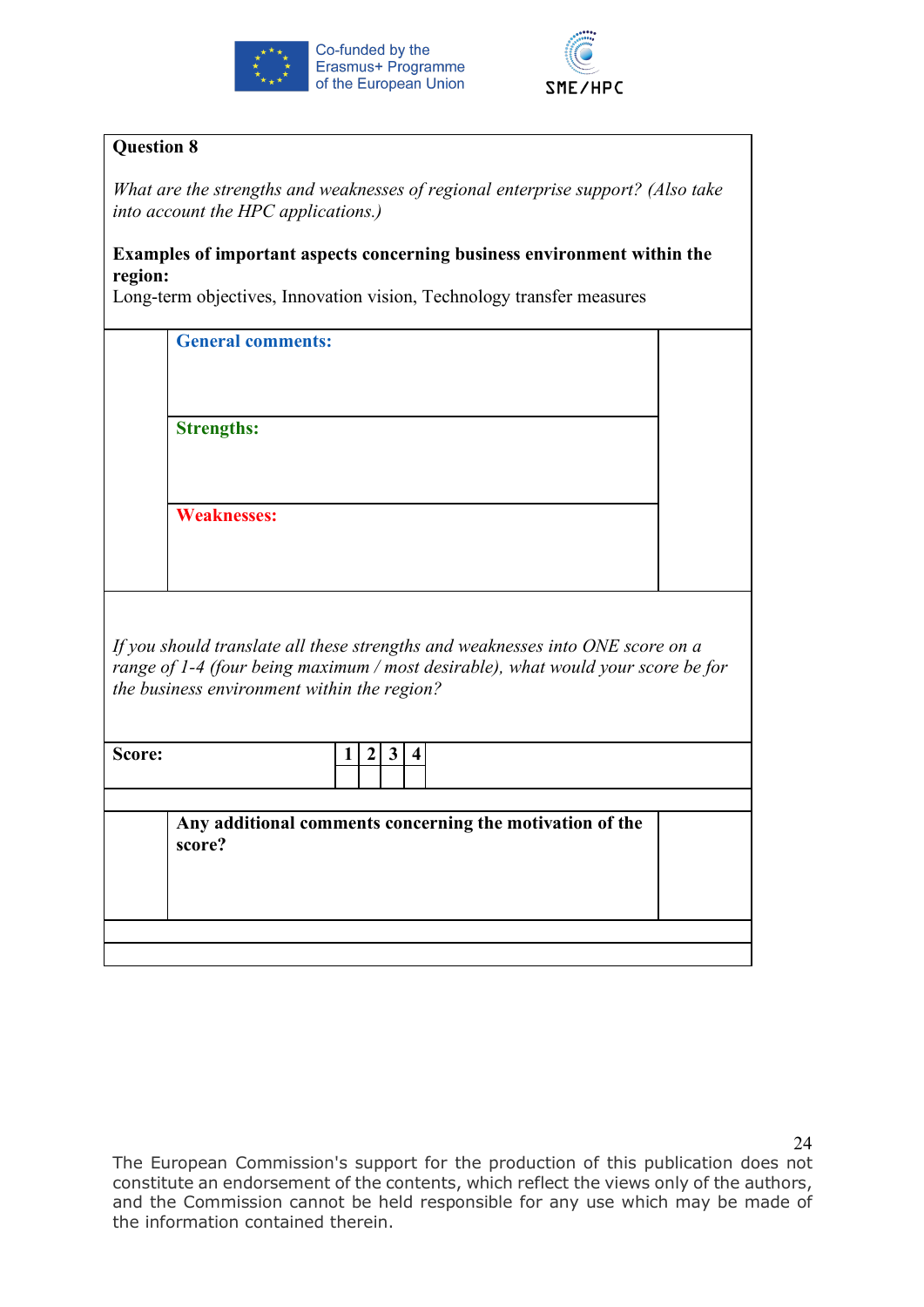



# Questions on Networks

### **Question 9**

*How are networks organized (e.g. multi-sectoral, enterprises only or sector only, regional, cross-border etc.) and to which extent could these networks contribute effectively to the implementation of HPC in business R&D?*

**Examples of important aspects concerning network organization in the region:** Power symmetry, openness to new actors, differences in clusters, sectors or individuals

**General comments:**

**Strengths:**

**Weaknesses:**

*If you should translate all these strengths and weaknesses into ONE score on a range of 1-5 (four being maximum / most desirable), what would your score be for the region?*

| Score: |                                                                    |  |
|--------|--------------------------------------------------------------------|--|
|        | Any additional comments concerning the motivation of the<br>score? |  |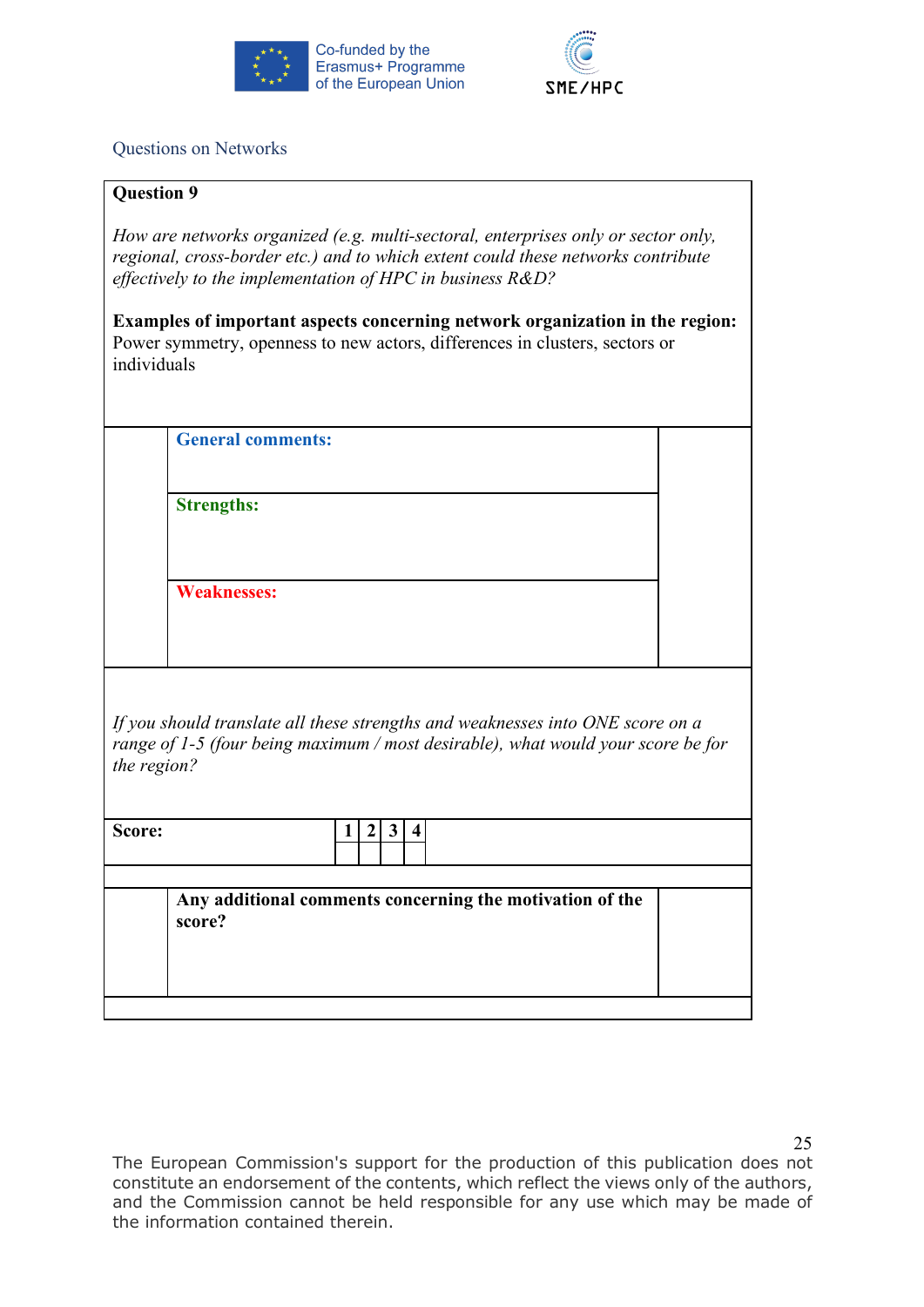



| <b>Question 10</b>                                                                                                                                                                                                                                                   |  |  |
|----------------------------------------------------------------------------------------------------------------------------------------------------------------------------------------------------------------------------------------------------------------------|--|--|
| What are the strengths and weaknesses concerning the cooperation between                                                                                                                                                                                             |  |  |
| stakeholders active in the support environment?                                                                                                                                                                                                                      |  |  |
| <b>Examples of important aspects concerning cooperation between stakeholders</b><br>within the region:<br>Key actors, cooperation, representation, operation contexts                                                                                                |  |  |
| <b>General comments:</b>                                                                                                                                                                                                                                             |  |  |
|                                                                                                                                                                                                                                                                      |  |  |
| <b>Strengths:</b>                                                                                                                                                                                                                                                    |  |  |
|                                                                                                                                                                                                                                                                      |  |  |
| <b>Weaknesses:</b>                                                                                                                                                                                                                                                   |  |  |
|                                                                                                                                                                                                                                                                      |  |  |
|                                                                                                                                                                                                                                                                      |  |  |
| If you should translate all these strengths and weaknesses into ONE score on a<br>range of 1-4 (five being maximum / most desirable), what would your score be for<br>the strengths and weaknesses concerning cooperation between stakeholders within<br>the region? |  |  |
| Score:<br>3<br>2                                                                                                                                                                                                                                                     |  |  |
|                                                                                                                                                                                                                                                                      |  |  |
| Any additional comments concerning the motivation of the<br>score?                                                                                                                                                                                                   |  |  |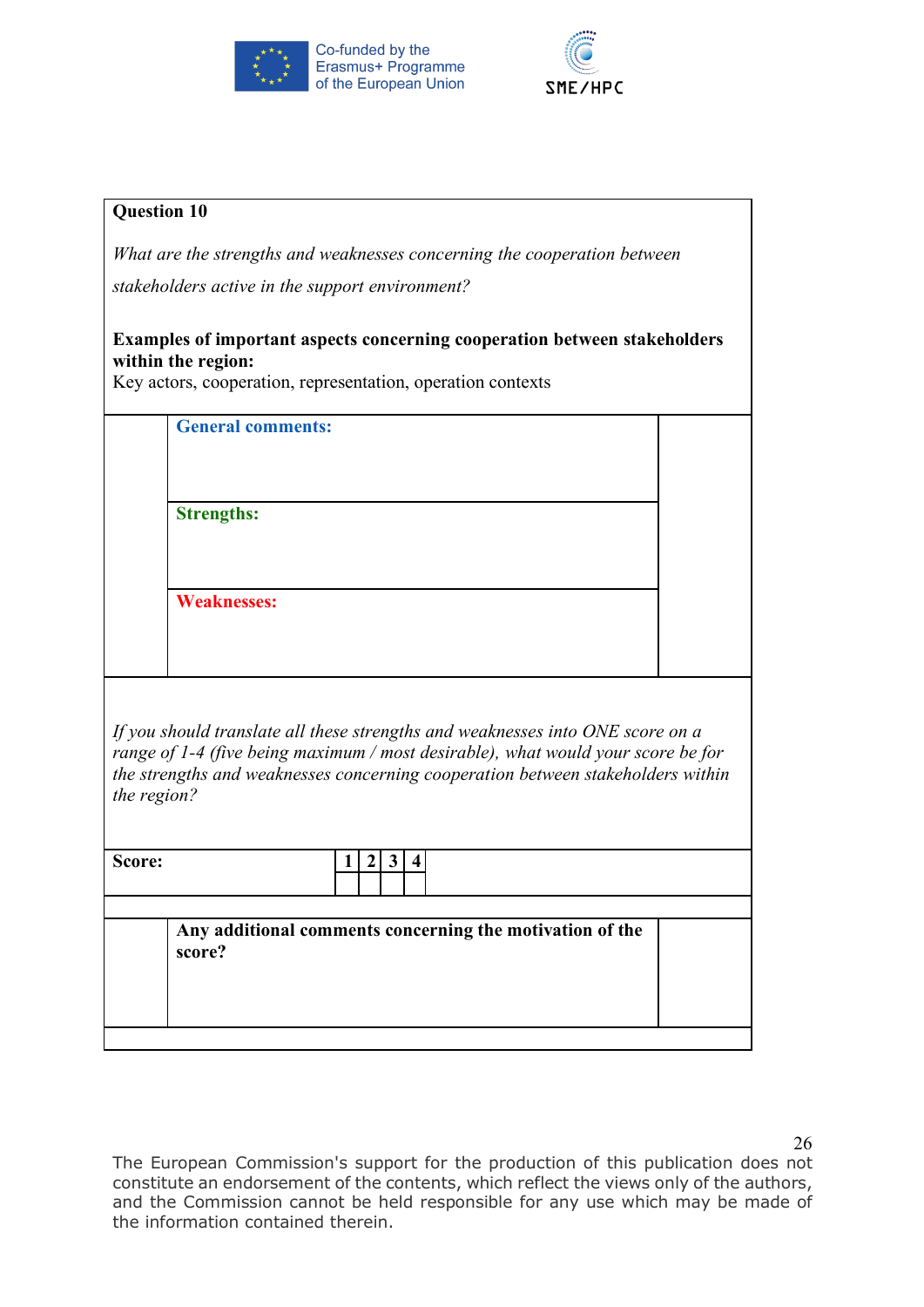



# What are the strengths and weaknesses concerning the cooperation between regional stakeholders active in the regional business environment and actors outside the region? **Examples of important aspects concerning cooperation between stakeholders and parties outside the region:**  Added value, differences in national and international cooperation, intermediaries **General comments: Strengths: Weaknesses:** *If you should translate all these strengths and weaknesses into ONE score on a range of 1-4 (four being maximum / most desirable), what would your score be for the strengths and weaknesses concerning cooperation between stakeholders and parties outside the region?* Score: **1 2 3 4** Any additional comments concerning the motivation of the score?

The European Commission's support for the production of this publication does not constitute an endorsement of the contents, which reflect the views only of the authors, and the Commission cannot be held responsible for any use which may be made of the information contained therein.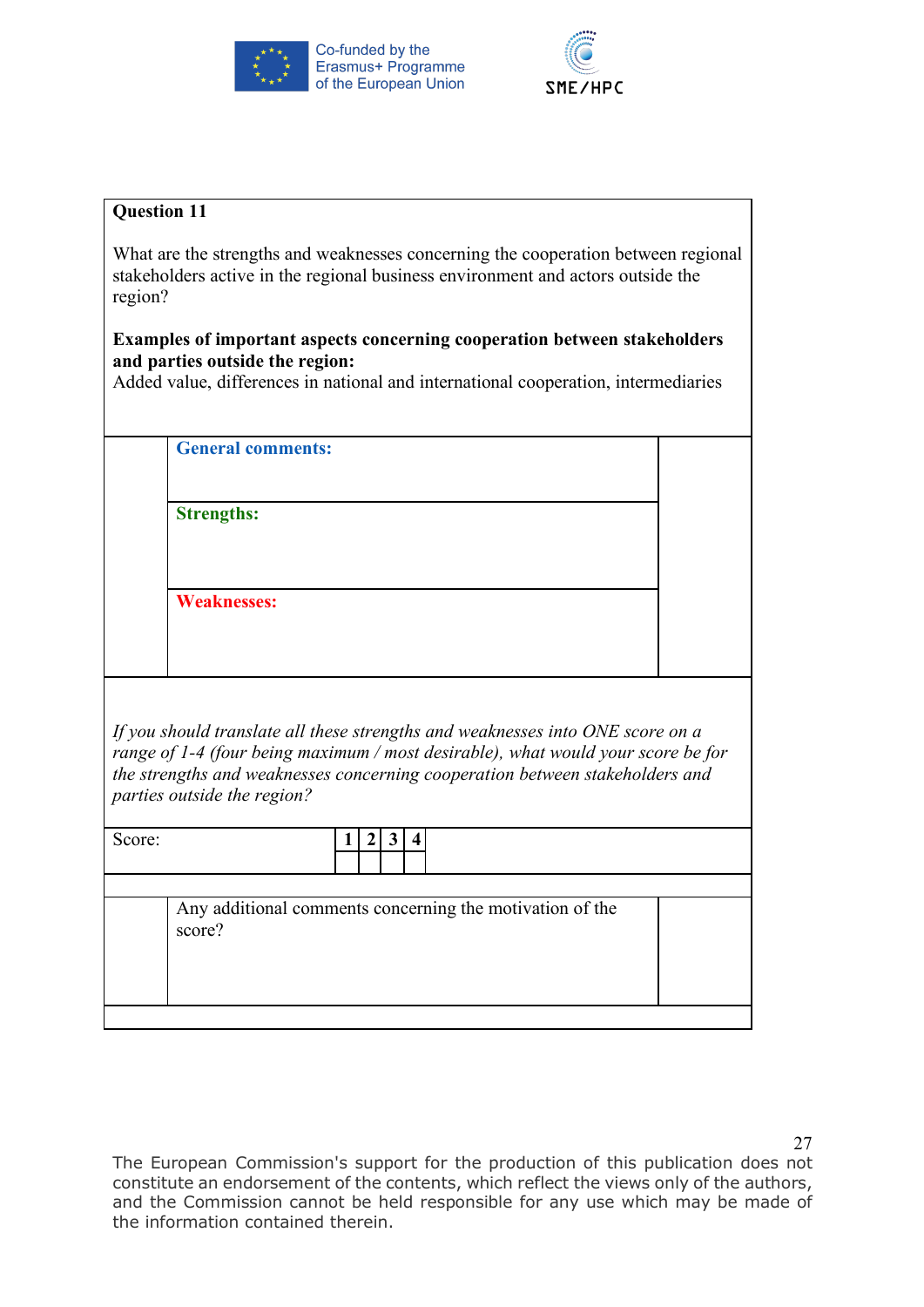



| <b>Question 12</b>                                                                                                                                                                                                                                                           |                                                                    |  |
|------------------------------------------------------------------------------------------------------------------------------------------------------------------------------------------------------------------------------------------------------------------------------|--------------------------------------------------------------------|--|
| Do stakeholders/entrepreneurs active in innovation and technological policy trust<br>each other?<br>Examples of important aspects concerning trust for the interaction for<br>innovation processes within the region:<br>Trust or lack thereof within and outside the region |                                                                    |  |
|                                                                                                                                                                                                                                                                              | <b>General comments:</b>                                           |  |
|                                                                                                                                                                                                                                                                              |                                                                    |  |
|                                                                                                                                                                                                                                                                              | <b>Strengths:</b>                                                  |  |
|                                                                                                                                                                                                                                                                              |                                                                    |  |
|                                                                                                                                                                                                                                                                              | <b>Weaknesses:</b>                                                 |  |
| If you should translate all these strengths and weaknesses into ONE score on a<br>range of 1-4 (four being maximum / most desirable), what would your score be for<br>the role of trust for innovation process within the region?                                            |                                                                    |  |
| Score:                                                                                                                                                                                                                                                                       | 3<br>$\boldsymbol{2}$<br>4                                         |  |
|                                                                                                                                                                                                                                                                              | Any additional comments concerning the motivation of the<br>score? |  |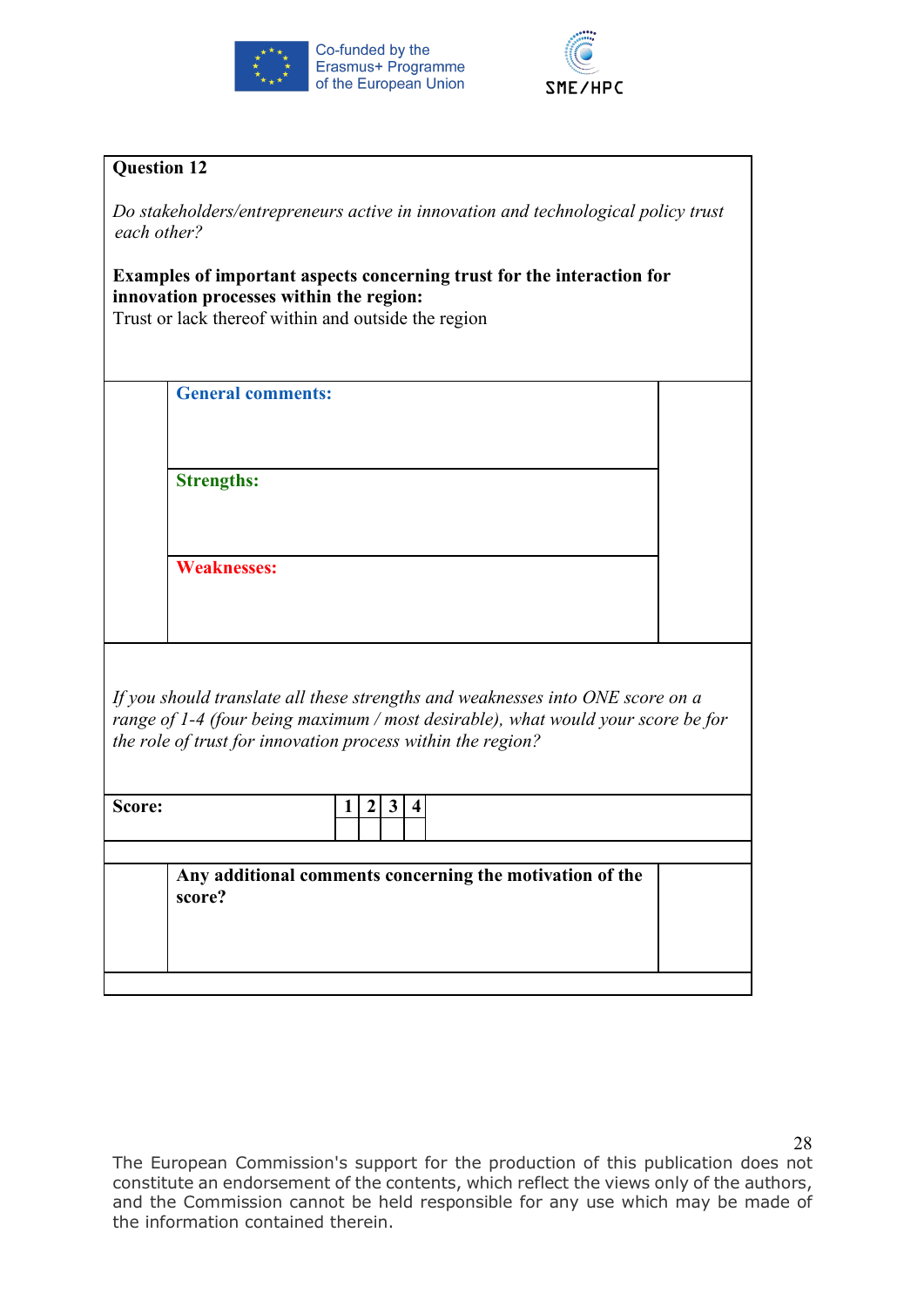



Questions on Cognitive Frames

|                                                                                                                                                                                                                                                                   |                                                                    | <b>Question 13</b> |  |  |
|-------------------------------------------------------------------------------------------------------------------------------------------------------------------------------------------------------------------------------------------------------------------|--------------------------------------------------------------------|--------------------|--|--|
| What are the strengths and weaknesses of the culture and attitude of the population<br>concerning creativity, entrepreneurship and new technologies? (Take into account<br>its conduciveness for implementation of HPC in business $R&D$ .)                       |                                                                    |                    |  |  |
| Examples of important aspects concerning strengths and weaknesses of the<br>culture and attitude of the population's creativity and entrepreneurship within<br>the region:<br>Examples of creativity, propensity for new technologies etc.                        |                                                                    |                    |  |  |
|                                                                                                                                                                                                                                                                   | <b>General comments:</b>                                           |                    |  |  |
|                                                                                                                                                                                                                                                                   | <b>Strengths:</b>                                                  |                    |  |  |
|                                                                                                                                                                                                                                                                   | <b>Weaknesses:</b>                                                 |                    |  |  |
| If you should translate all these strengths and weaknesses into ONE score on a<br>range of 1-4 (four being maximum / most desirable), what would your score be for<br>the culture and attitude of the population's concerning creativity and<br>entrepreneurship? |                                                                    |                    |  |  |
| Score:                                                                                                                                                                                                                                                            | $\mathbf{3}$<br>$\mathbf{2}$<br>$\overline{4}$<br>1                |                    |  |  |
|                                                                                                                                                                                                                                                                   |                                                                    |                    |  |  |
|                                                                                                                                                                                                                                                                   | Any additional comments concerning the motivation of the<br>score? |                    |  |  |
|                                                                                                                                                                                                                                                                   |                                                                    |                    |  |  |

29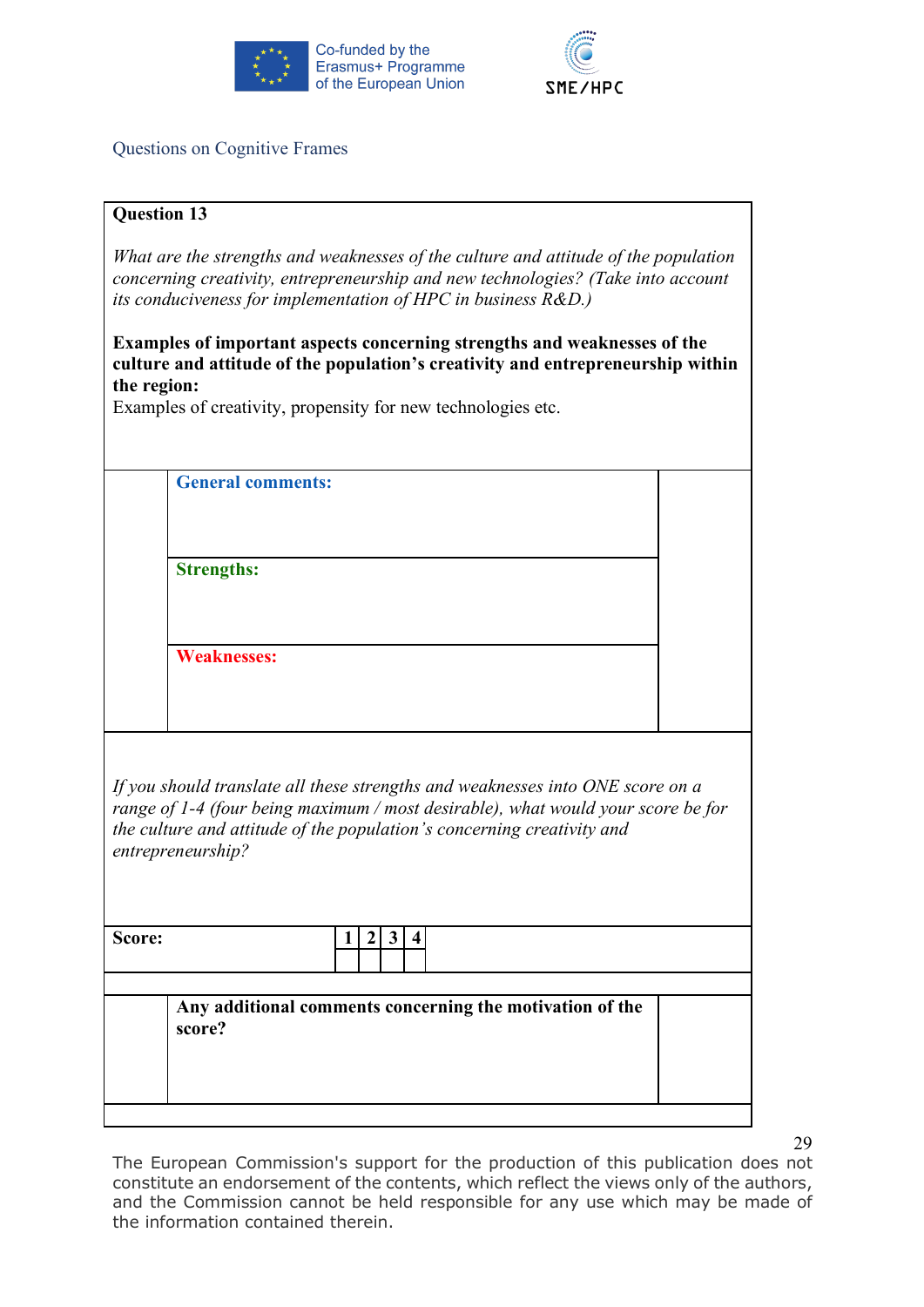



|                                                                                                                                                                                                                               | <b>Question 14</b>                                                        |  |  |
|-------------------------------------------------------------------------------------------------------------------------------------------------------------------------------------------------------------------------------|---------------------------------------------------------------------------|--|--|
| To what extent do the attitudes and culture enable the learning processes in the<br>region?                                                                                                                                   |                                                                           |  |  |
| processes:                                                                                                                                                                                                                    | Examples of important aspects concerning attitudes / culture the learning |  |  |
| Willingness to adopt new approaches, e.g. application of HPC in innovation<br>processes and business R&D                                                                                                                      |                                                                           |  |  |
|                                                                                                                                                                                                                               | <b>General comments:</b>                                                  |  |  |
|                                                                                                                                                                                                                               | <b>Strengths:</b>                                                         |  |  |
|                                                                                                                                                                                                                               | <b>Weaknesses:</b>                                                        |  |  |
| If you should translate all these strengths and weaknesses into ONE score on a<br>range of 1-4 (four being maximum / most desirable), what would your score be for<br>role of attitudes / culture for the learning processes? |                                                                           |  |  |
| Score:                                                                                                                                                                                                                        | 1 2 3 4                                                                   |  |  |
|                                                                                                                                                                                                                               | Any additional comments concerning the motivation of the<br>score?        |  |  |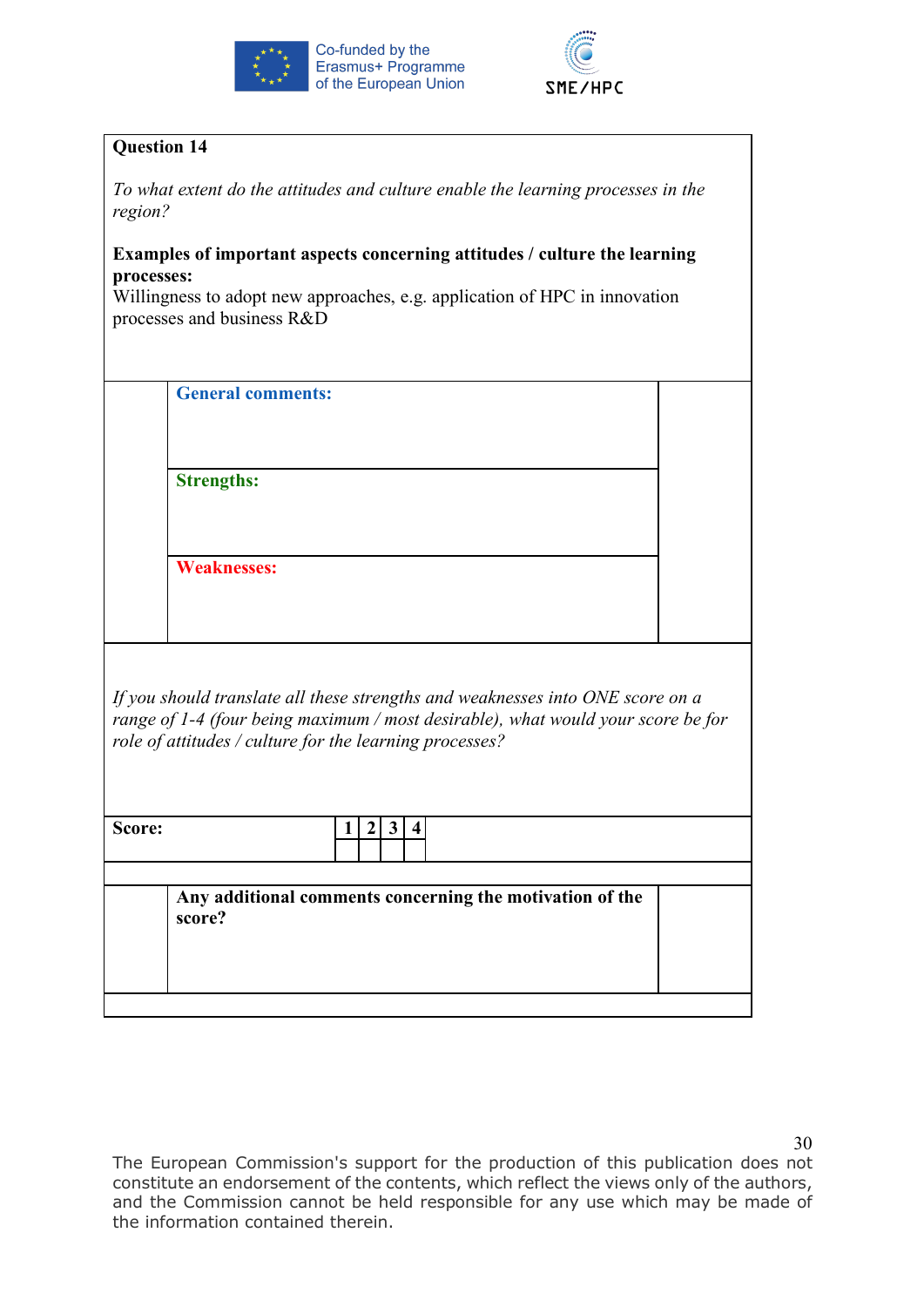



|                                                                                                                                                                                                                          | <b>Question 15</b>                                                 |  |  |
|--------------------------------------------------------------------------------------------------------------------------------------------------------------------------------------------------------------------------|--------------------------------------------------------------------|--|--|
| Is competition seen as a positive value in your region?                                                                                                                                                                  |                                                                    |  |  |
| Examples of important aspects concerning competition as a value for high<br>performance computing within the region:<br>Importance of solidarity                                                                         |                                                                    |  |  |
|                                                                                                                                                                                                                          | <b>General comments:</b>                                           |  |  |
|                                                                                                                                                                                                                          | <b>Strengths:</b>                                                  |  |  |
|                                                                                                                                                                                                                          |                                                                    |  |  |
|                                                                                                                                                                                                                          | <b>Weaknesses:</b>                                                 |  |  |
| If you should translate all these strengths and weaknesses into ONE score on a<br>range of 1-4 (four being maximum / most desirable), what would your score be for<br>competition as a positive value within the region? |                                                                    |  |  |
| Score:                                                                                                                                                                                                                   | 3 4<br>$\boldsymbol{2}$<br>1                                       |  |  |
|                                                                                                                                                                                                                          | Any additional comments concerning the motivation of the<br>score? |  |  |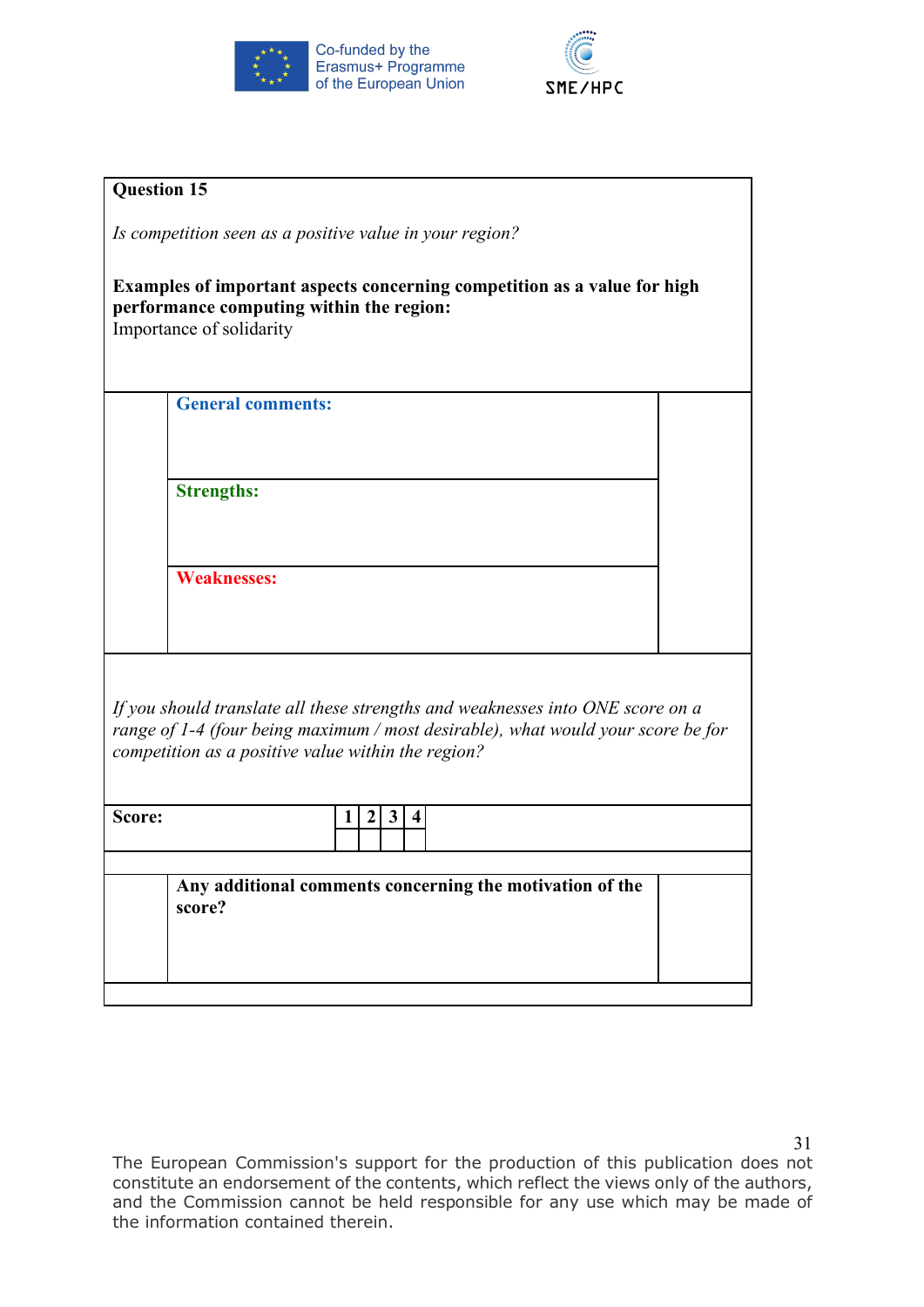



| <b>Question 16</b>                                                                                                                                                                                                                    |  |  |
|---------------------------------------------------------------------------------------------------------------------------------------------------------------------------------------------------------------------------------------|--|--|
| What is the role of the European context with respect to the adoption of new<br><i>technologies in your region?</i>                                                                                                                   |  |  |
| <b>Examples of important aspects concerning globalization for innovation</b><br>processes within the region:<br>Access to knowledge, competition with foreign companies, access to new markets,<br>Accessibility of information, etc. |  |  |
| <b>General comments:</b>                                                                                                                                                                                                              |  |  |
|                                                                                                                                                                                                                                       |  |  |
| <b>Strengths:</b>                                                                                                                                                                                                                     |  |  |
|                                                                                                                                                                                                                                       |  |  |
| <b>Weaknesses:</b>                                                                                                                                                                                                                    |  |  |
|                                                                                                                                                                                                                                       |  |  |
|                                                                                                                                                                                                                                       |  |  |
| If you should translate all these strengths and weaknesses into ONE score on a<br>range of 1-4 (four being maximum / most desirable), what would your score be for<br>the role of globalization for HPC development/ access?          |  |  |
| Score:<br>$\overline{2}$<br>$\mathbf{3}$<br>$\overline{4}$<br>$\mathbf{I}$                                                                                                                                                            |  |  |
|                                                                                                                                                                                                                                       |  |  |
| Any additional comments concerning the motivation of the<br>score?                                                                                                                                                                    |  |  |
|                                                                                                                                                                                                                                       |  |  |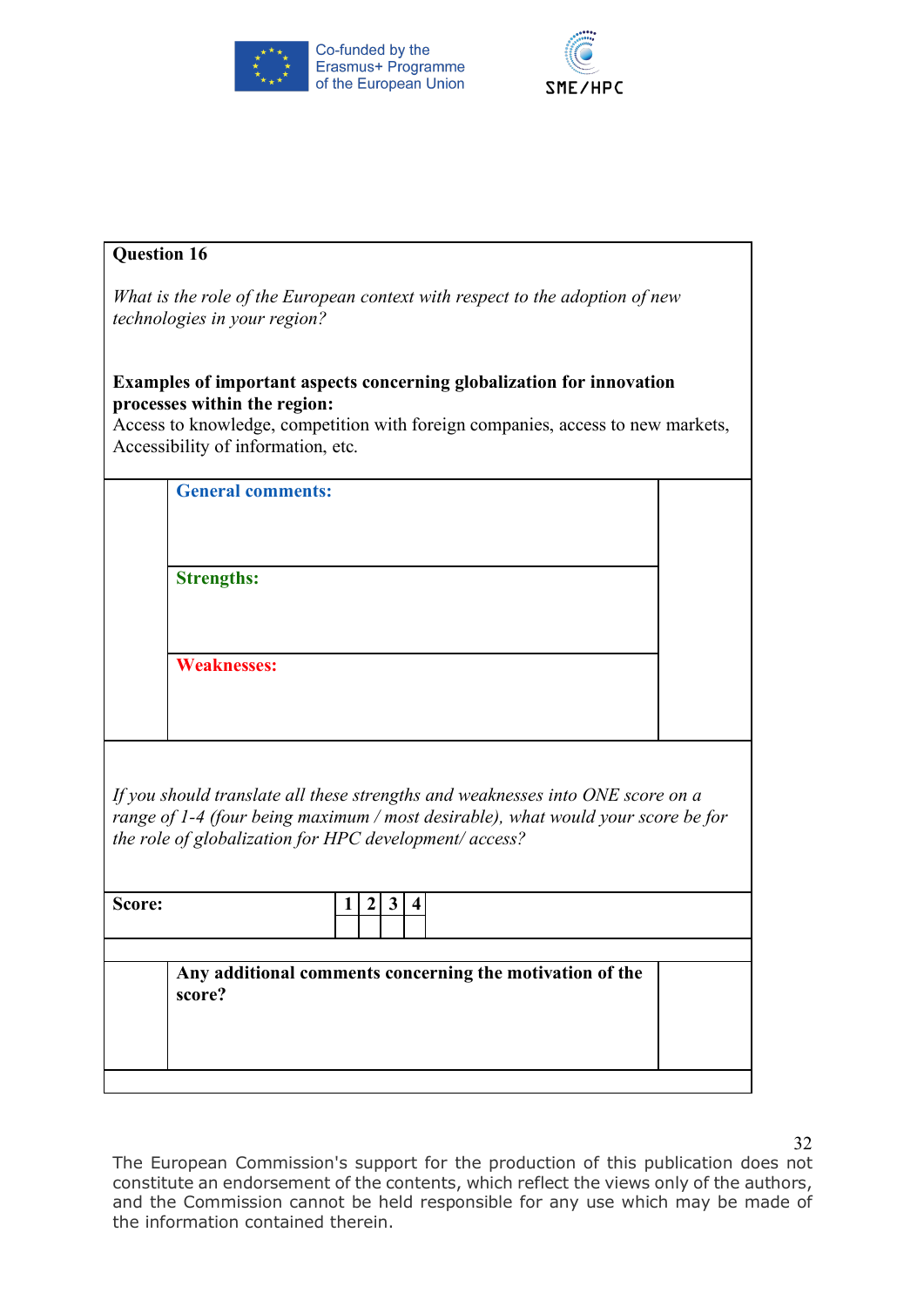



# Additional information on questions

This appendix provides detailed information on each important aspect. The information can be used as a support for identifying strengths and weaknesses as well as for the scoring process.

# Question 1

Please assess the level of application of HPC in the business sector in your region?

What is the capacity of HPC in your region, and what is its percentage of usage? What are the main applications for which HPC is used in your region?

# Additional questions

- 1. Are HPC processes part of the business R&D?
- 2. In your region, to what extent do companies have the capacity to access HPC?
- 3. Is there a coherent, structured information management system/process that covers collecting, processing, disseminating and monitoring needs concerning HPC relevant information such as funding opportunities, potential partners, available know-how, technologies, etc.?
- 4. What is the situation concerning planning for development of new areas in the field of HPC: 'soft' plans (procedures have to be started yet or are on-going) as well as 'hard' plans (procedures that are successfully finished)?

# Question 2

What are the strengths and weaknesses concerning collecting, processing and disseminating High Performance Computing information (such as applicability, funding opportunities, potential partners, available know-how, technologies, etc.) in the region?

#### Additional questions

- 1. What information is available on know-how, national/ EU subsidies, technology, market information, etc.?
- 2. Do the relevant persons, groups, organizations and networks have access to the right information?
- 3. Is this access part of a structured (organized) approach?
- 4. Are the right stakeholders involved in processing information on HPC (based on need: representatives of authorities, enterprises, universities, education, etc.)?
- 5. How this process can be improved?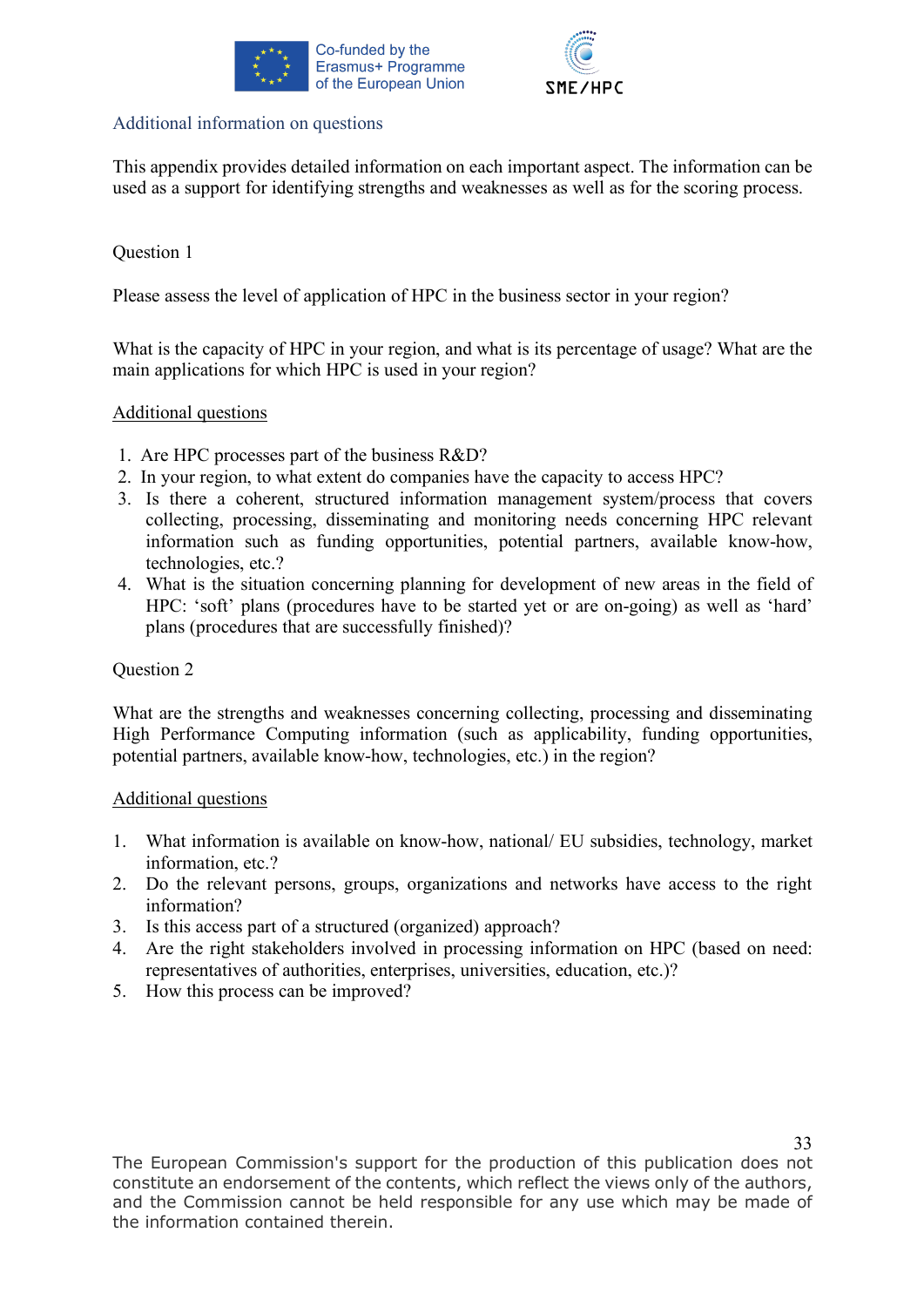



What are the strengths and weaknesses concerning applications of HPC in different enterprises?

### Additional questions

- 1. Are there individual enterprises with a high dependency on Research Technology Development (RTD)?
- 2. Are there specific (potential) RTD high-performers of sectors or clusters?
- 3. Are there any specific / dominant types of innovation?
- 4. What are the innovation trends over the last decade?

# Question 4

Is the existing HPC application in the region oriented towards in-company R&D?

#### Additional questions

- 1. Is the usage of HPC oriented others' needs outside of the region?
- 2. Is it in accordance to the main objectives of the development strategies and plans?

#### Question 5

What are the strengths and weaknesses concerning the role of the public authorities and/or

intermediary organizations (e.g. technology transfer offices) for HPC?

#### Additional questions

- 1. Have the authorities identified (potential) strong sectors, clusters and enterprises?
- 2. Is the offered support coherent, complete and consistent?
- 3. Does the support effectively address the specific needs of new entrepreneurs?
- 4. Which stakeholders (e.g. universities, intermediary organizations) have the authorities actively involved in these support-processes and what are their roles?
- 5. Do state institutions actively facilitate and stimulate the search and development of R&D opportunities based on synergy: win-win situations? E.g. to search for and develop R&D opportunities
- 6. Do they effectively support identifying and addressing opportunities?
- 7. Do they provide formal/informal trainings?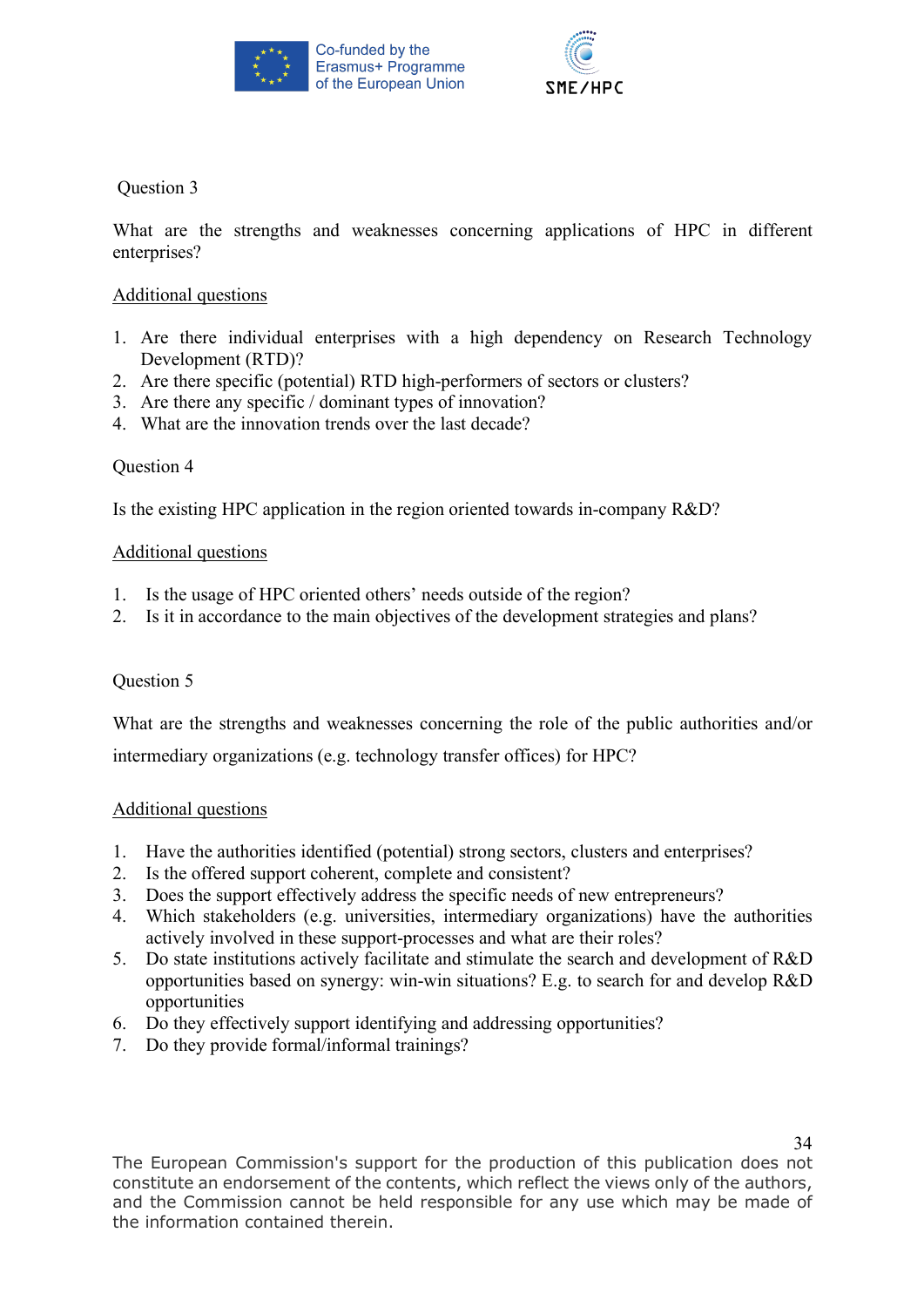



Does your region have the capacity to attract talented people, including – but not exclusively those with HPC competencies?

# Additional questions

- 1. Are facilities such as providing human capacity for process management or specialized expertise delivered?
- 2. Which are the mechanisms through which the region attracts talented people?
- 3. How can these mechanisms be improved?
- 4. Who are the actors that contribute to attracting talented people in the region?

# Question 7

Does your region have the capacity to retain talented people, including those - but not exclusively - with HPC competencies?

# Additional questions

- 1. Which are the mechanisms through which the region retains talented people?
- 2. How can these mechanisms be improved?
- 3. Who are the actors that contribute to retaining talented people in the region?
- 4. How effective is the support for finding spaces / locations for expansion of companies or new enterprises?
- 5. Does the region have a good housing policy?

# Question 8

What are the strengths and weaknesses of regional enterprise support? (Also take into account the HPC applications.)

# Additional questions

- 1. Is there an explicit business vision or is such a vision part of other documents?
- 2. Which business objectives are formulated?
- 3. If long-term objectives are formulated: are short and medium-term objectives formulated for project phases as well?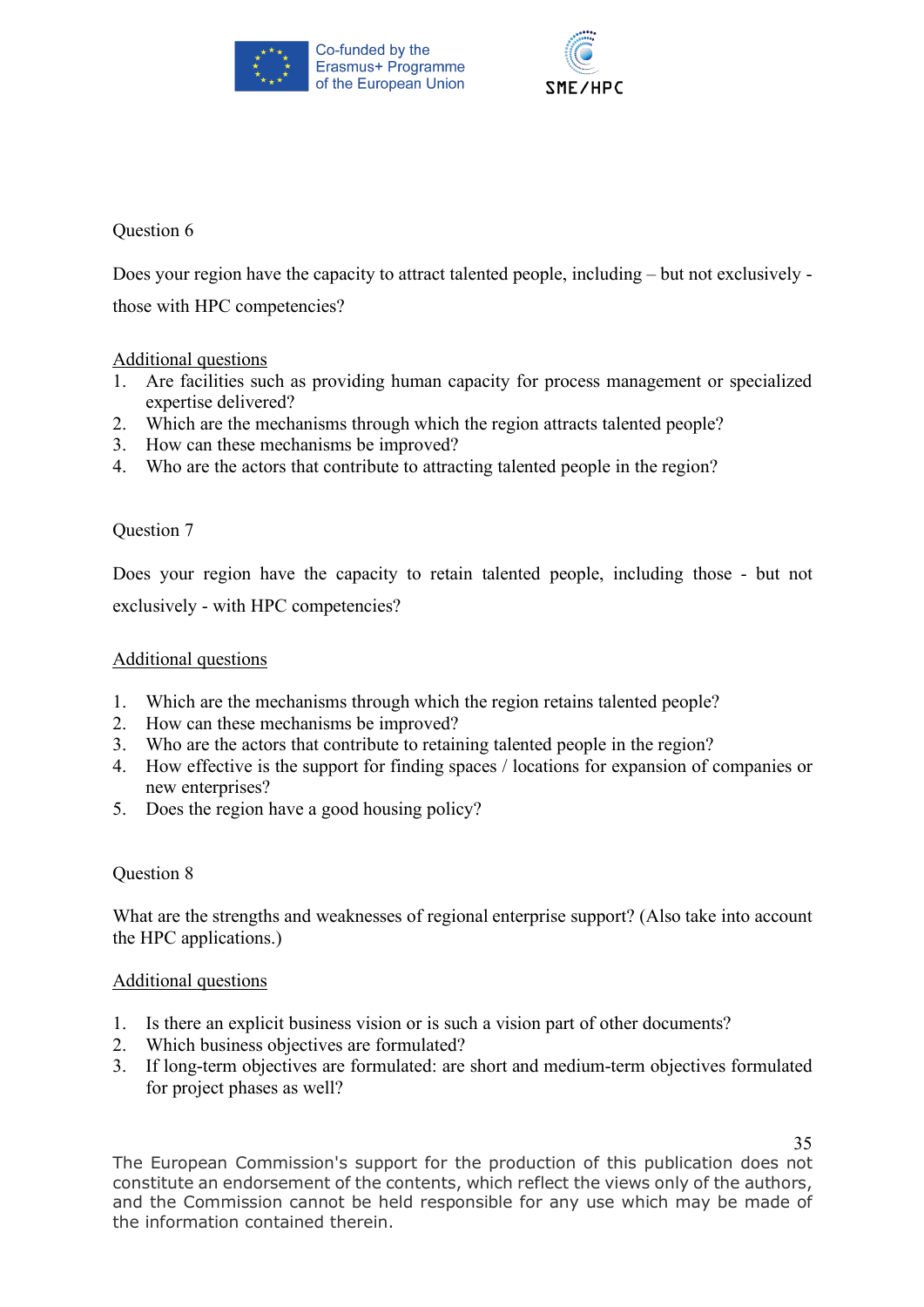



- 4. To what extent are the SMART (Specific, Measurable, Acceptable, and Realistic) objectives specified in time?
- 5. Are plans covering all relevant innovation issues?
- 6. Which (other) plans (technological, industrial, science, spatial) are relevant to RTD issues and RTD performance?
- 7. Are all regional, national and international weaknesses/bottlenecks, strengths and/or opportunities addressed?
- 8. Which organizations are involved (national, regional, municipal authorities, clusters/sectors of industry, individual companies, other stakeholders) in the planning and or the decision-making process and how?
- 9. How strong is the protection intellectual property?
- 10. How would you assess the quality of research institutions?
- 11. What do you think that HEIs need in order to provide HPC skills to industry or stakeholders in the region (e.g. increased investment, awareness and support)?

How are networks organized (e.g. multi-sectoral, enterprises only or sector only, regional, cross-border etc.) and to which extent could these networks contribute effectively to the implementation of HPC in business R&D?

#### Additional questions

- 1. Are the networks considered effective concerning power symmetry, openness to new actors and ideas, creation of knowledge spill over and transfer to allow informal learning processes?
- 2. Are there present large differences between different clusters, sectors or individual enterprises concerning how linked / bonded they are to the region, why, and what are the consequences for the development of HPC?
- 3. Who has the leading role in organizing various network alliances?

Question 10

What are the strengths and weaknesses concerning cooperation between stakeholders active in

the support environment?

#### Additional questions

- 1. Are PPP (Public Private Partnership) arrangements facilitated and/or used?
- 2. How well (based on satisfaction and output) do enterprises cooperate with knowledge institutions, authorities, higher education and, intermediary organizations?
- 3. Which stakeholders are leading specific modes of cooperation (science led, policy led, industry led) and how effective are these designs for innovation performance?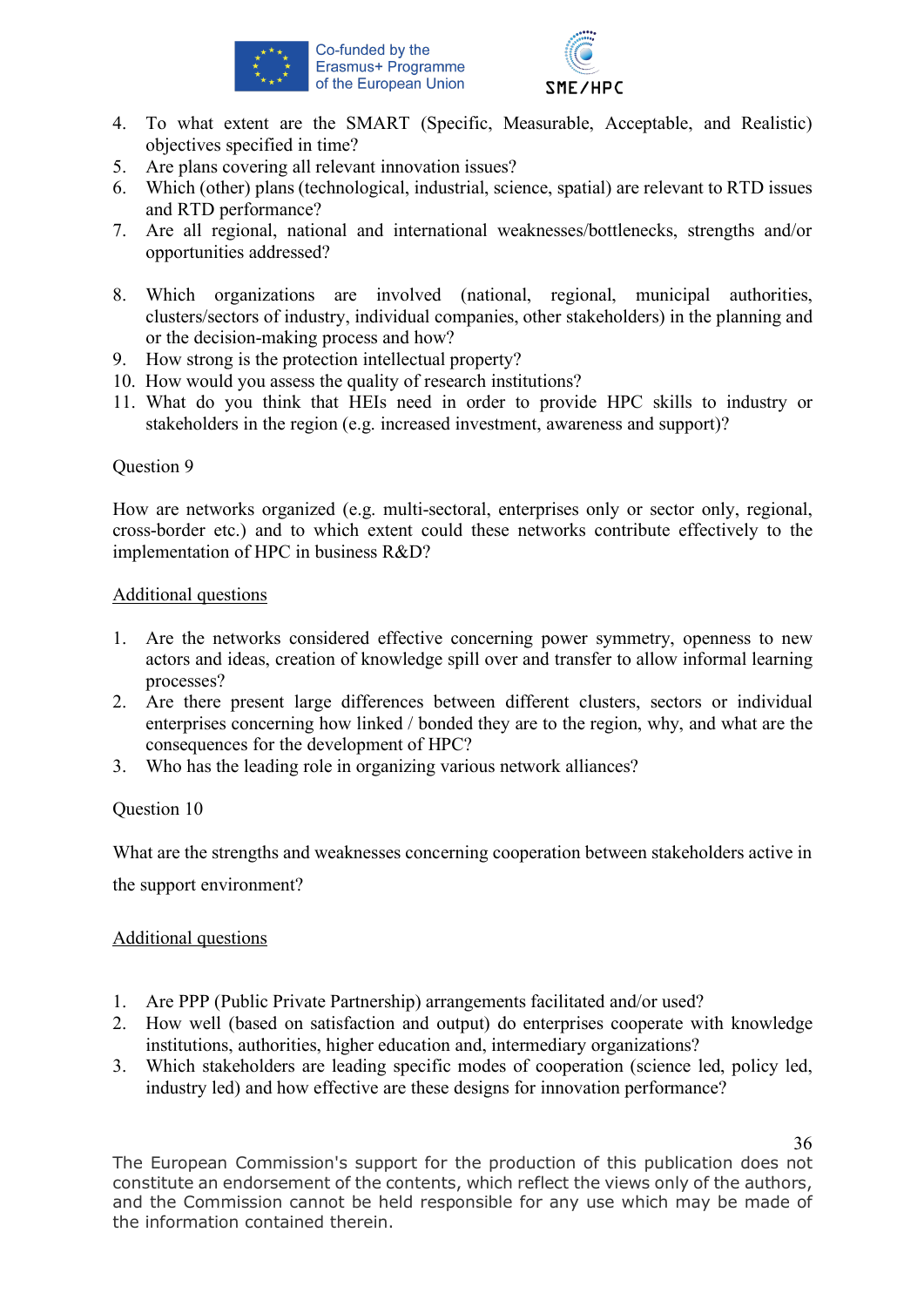



- 4. Is new cooperation developed based on the principle of added value and best solution, i.e. are partners chosen / involved because they have a clear added value for innovation development and actually represent the best option for cooperation?
- 5. Have key actors (individuals and organizations) been identified?
- 6. Are key actors representing all main innovation relevant stakeholders such as universities, authorities, enterprises or civil participants?
- 7. Do key actors operate within different contexts (mix of informal contacts and strong attachment, different networks) to allow quick identification of NPC needs and market opportunities?

What are the strengths and weaknesses concerning cooperation between stakeholders active in the business environment and actors outside your region?

# Additional questions

- 1. Is new cooperation developed based on the principle of added value and best solution, i.e. foreign partners chosen / involved because they have a clear added value for an innovation development and actually represent the best option for cooperation?
- 2. What significant differences are there between different clusters, sectors or individual enterprises concerning national and international cooperation and what are the consequences for innovation performance?
- 3. How does cooperation with others e.g. universities and intermediary organizations stimulate and facilitate access of enterprises, clusters and sectors to international collaboration?

# Question 12

Do stakeholders/ entrepreneurs active in innovation and technological policy trust each other?

# Additional questions

- 1. What is the role of trust for the interaction between the stakeholders? Does in encourage or hinder cooperation?
- 2. Can trust between relevant stakeholders/ entrepreneurs be perceived as an important or not so important component for the HPC?
- 3. How trust between relevant stakeholders/ entrepreneurs can be improved?
- 4. Can technology create trust between people?

# Question 13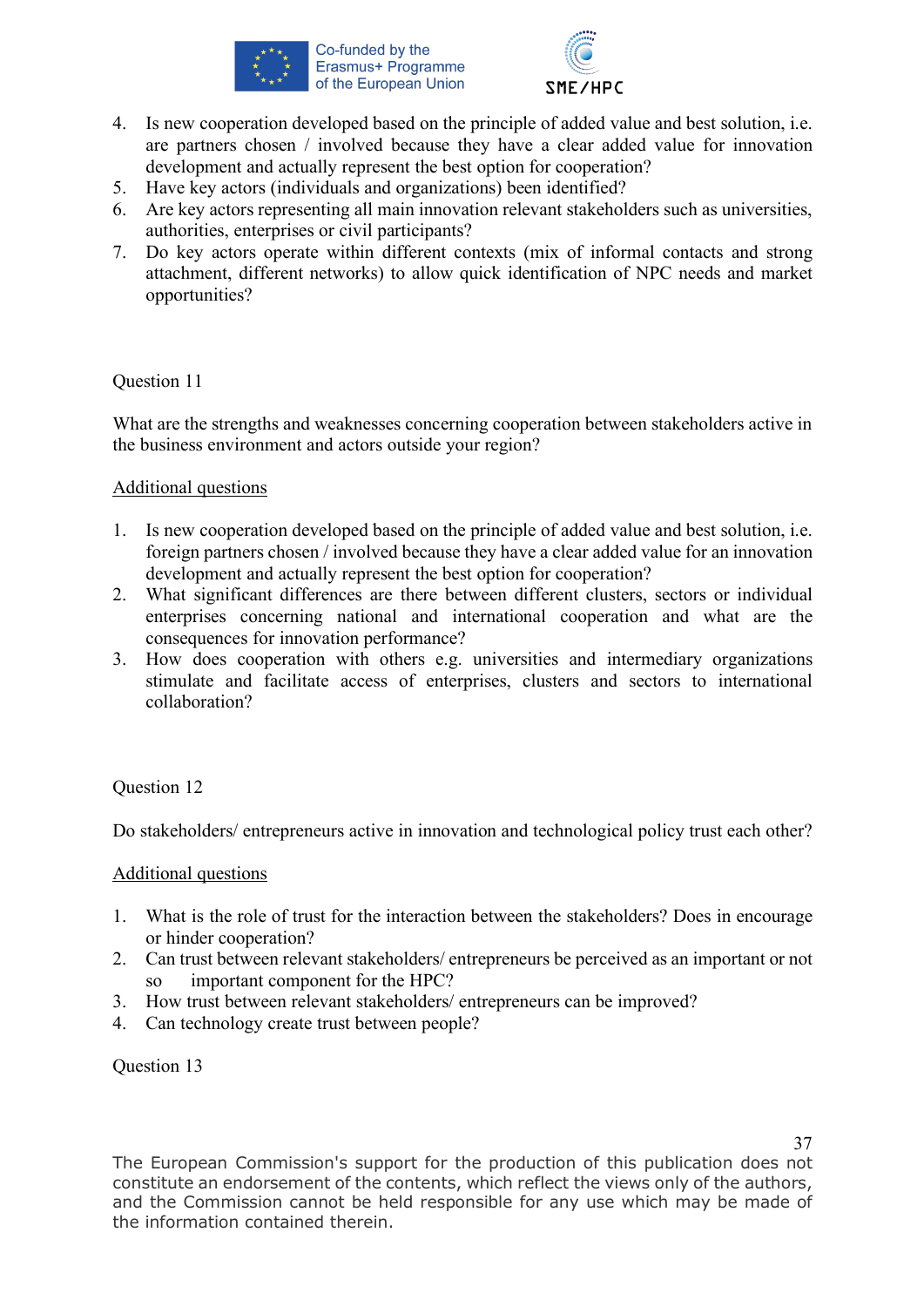



What are the strengths and weaknesses of the culture and attitude of the population concerning creativity, entrepreneurship and new technologies? (Take into account its conduciveness for implementation of HPC in business R&D.)

### Additional questions

- 1. What are the national characteristics of the population?
- 2. Are they e.g. trend-setting, early adopters or do they have a rather conservative attitude?
- 3. Does the mentality of the population deviate from competitive environments?

# Question 14

To what extent do the attitudes and culture enable the learning processes in the region?

#### Additional questions

- 1. Are organizations, clusters, networks, groups and individuals willing to develop, try and adopt new approaches (technology and routines) even if current results are satisfactory (e.g. always aiming at continuous improvement)?
- 2. What are the main characteristics of attitudes and culture?

# Question 15

Is competition seen as a positive value in your region?

#### Additional questions

- 1. Is competition necessary for HPC?
- 2. Do you consider that reward is necessary for HPC?
- 3. What is the role of solidarity for the development of the region?

#### Question 16

What is the role of the European context with respect to adoption of new technologies in your region?

#### Additional questions

- 1. How the European context affects the HPC development/ access?
- 2. Can you name the positive effects that it has on HPC in the national context?
- 3. Can you name the negative effects that it has on HPC in the national context?

38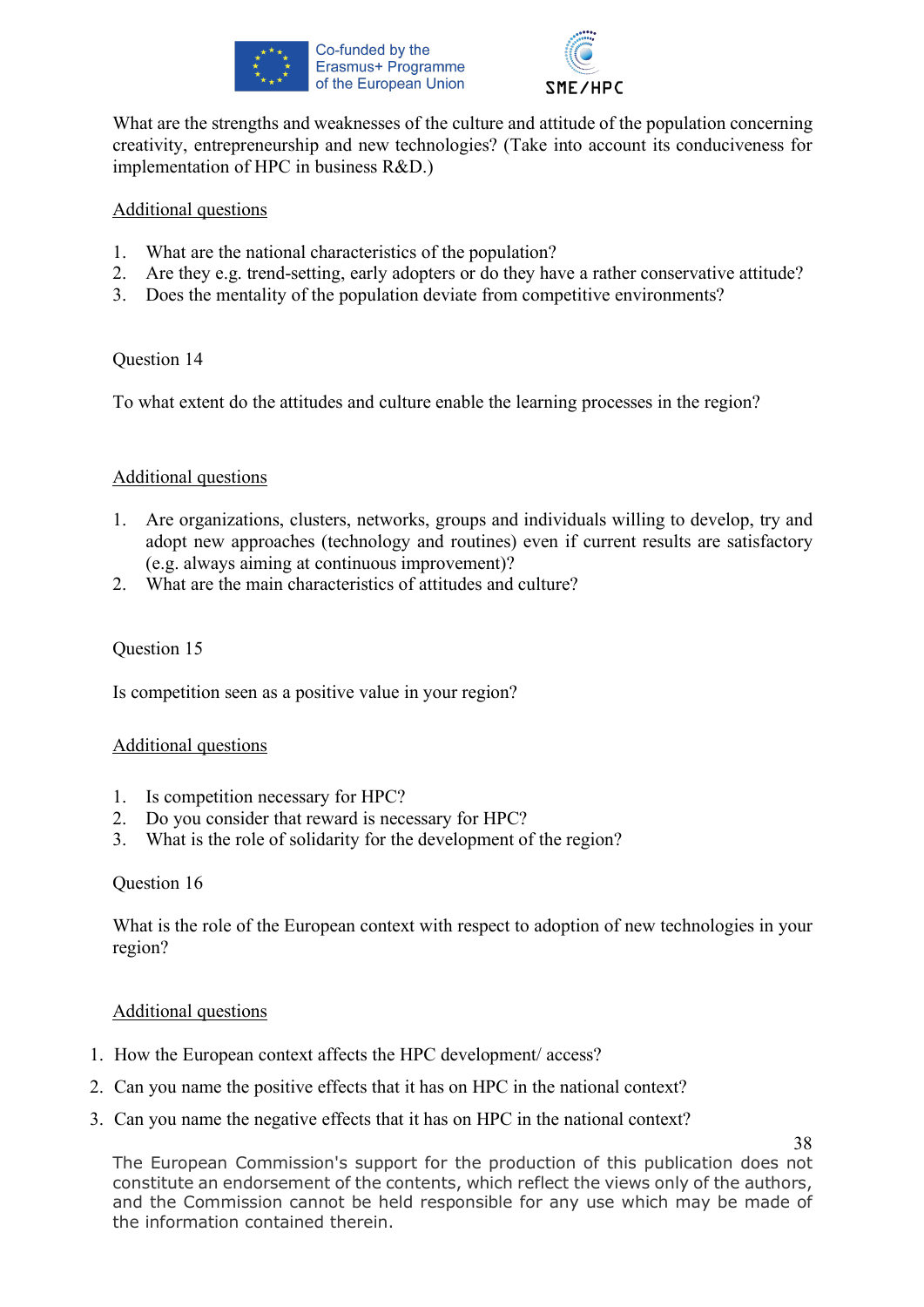



# 4. Annex

The **Desktop Research** (see Appendix I) has the aim to extract data from publicly available sources, primarily through online search. Desktop research work will focus on two topics:

- first, to identify the current state of implementation of digital technology in general and HPC in particular, as well as the possibility of HPC applications in pilot regions with the particular focus on the business environment.
- second, to develop an overview of HPC providers and competence centres, i.e. their infrastructure, thematic orientation, competencies, linkages with the business environment

The **Interview Guidelines** has the aim to conduct semi-structured interviews with the members of the business community, business consultants, etc. This will allow us to get insight to innovation processes and to understand the obstacles and opportunities of HPC applications in innovative processes.

Semi-structured interviewing involves asking questions and getting answers from participants. Semi-structured interviewing is different from survey; it allows more freedom to interviewers and interviewees to formulate question and replies to adjust to specific situation, allowing us to explore unexpected relevant subtopics.

We have to do at least one interview in each pilot region. In order to get the best possible information, we will conduct group interview which will include at least following participants:

1. Representatives from enterprises (small, medium, large, indigenous and foreign owned)

It is possible to include other relevant participants but note that is very difficult to conduct interview with more than 7 or 8 interviewees. After you have identified relevant interviewees, you contact them. One possible approach is email with a contact letter.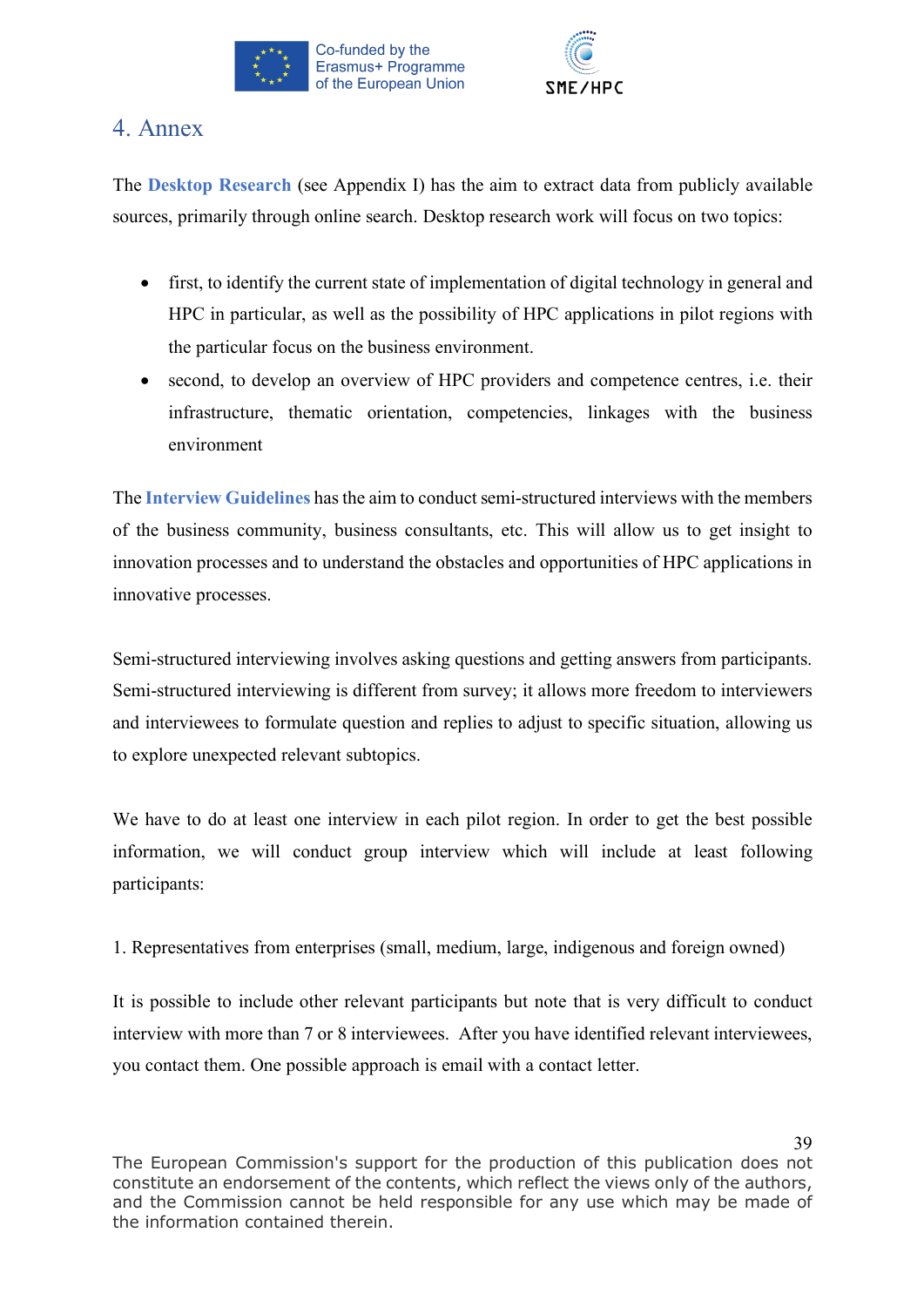



IMORTANT (!!!) Experience shows that it is very important to identify and contact relevant respondents as soon as possible. Relevant interviewees are often very busy, reluctant to talk, and it is generally not so easy to coordinate the timing, so it is very important to start with the organization well in advance.

# Interviewing procedure

- 1. The group interview will be conducted in a setting where interviewees will feel comfortable and relaxed. This is usually neutral terrain (e.g. university building), in a room with round table and chairs. You may offer them drinks and snacks to relax.
- 2. The interview is conducted in English (preferable) or in national language, if participants cannot or refuse to be interviewed in English.
- 3. The interview is recorded. You should get their consent in advance, to avoid any issues before the interview is conducted. If necessary, you may again provide assurance of complete anonymity. To avoid technical issues, use two recording devices simultaneously. After the interview transcribe the entire interview.
- 4. We will use the interview guide (Appendix II) for our group interview. Interview guide is a set of questions through which we must go during the group interview. This will ensure comparison of information in different countries. If possible, try to encourage and moderate meaningful discussion between interview participants. This can help us get additional information about situation in specific countries.
- 5. The interview guide also includes score for each of the main questions, between 1 and 4. The participants have to reach a consensus on a specific score. Please note that this score is not the main goal of these questions, so we ask the participants to decide on a score only after we have discussed each question in detail.